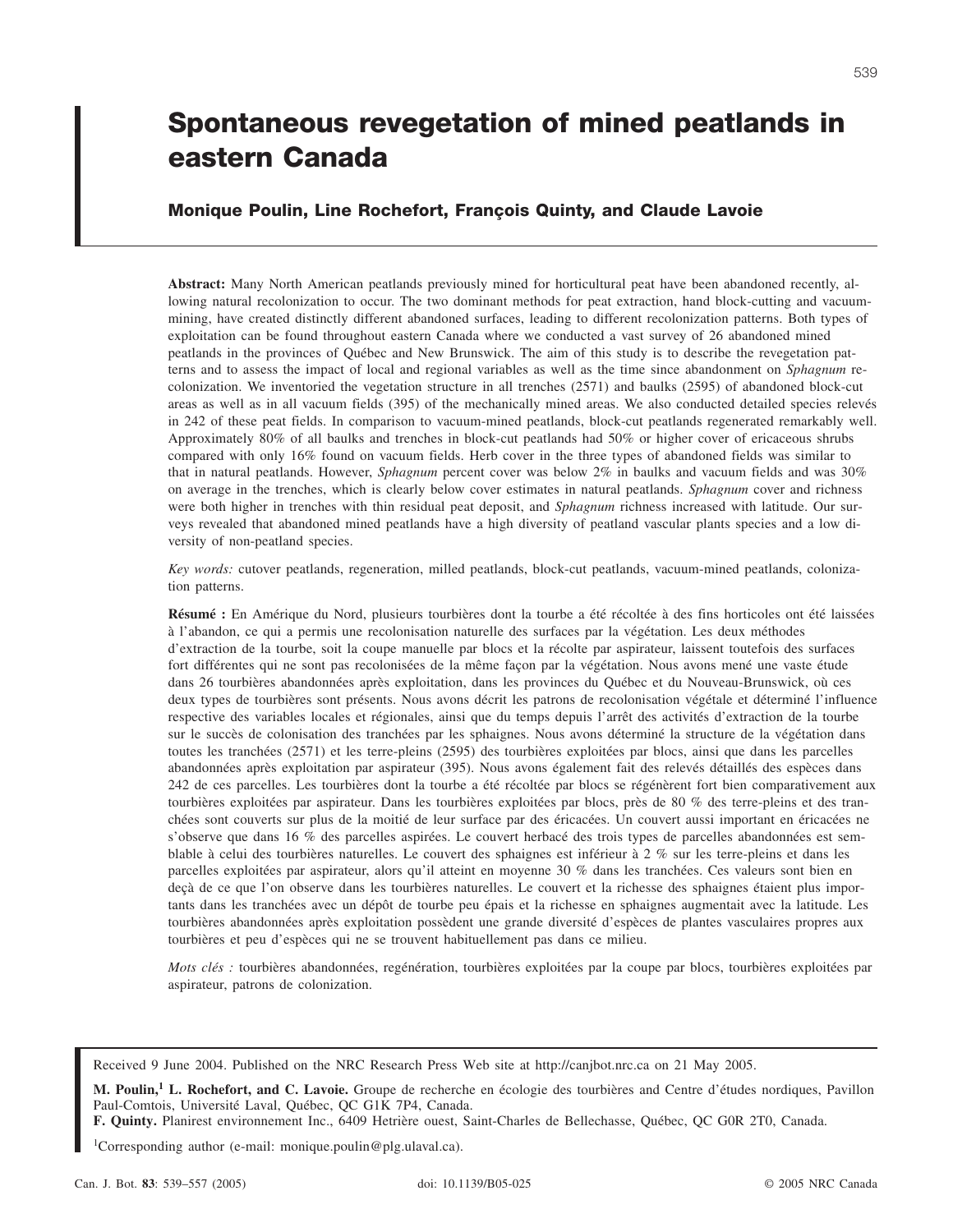### **Introduction**

In a world of fragmented and disturbed ecosystems, degraded sites may have significant ecological value and be of great importance for preserving regional biodiversity. For example, forest remnants play a critical role in maintaining animal or plant populations and small forest patches can be beneficial to metapopulation dynamics (Hanski 1998; Hanski and Ovaskainen 2000; Brotons et al. 2003). Peatland remnants could potentially play a similar role (Poulin et al. 1999; Delage et al. 2000), but they are often very small, linear, and located around the periphery of intensely used peatlands. If abandoned mined sites adjacent to peatland remnants could be restored, the residual ecosystems (remnants and restored) would be of greater ecological value. In that respect, peat mining represents a form of exploitation leading to drastic and sometimes irreversible changes in the peatland ecosystems (Smart et al. 1986; Money 1995; Lavoie and Rochefort 1996; Rowlands and Feehan 2000; Girard et al. 2002). Left alone, milled abandoned peat surfaces are barely recolonized by plants because they face harsh environmental filters such as altered hydrology (Price et al. 2003; Price and Whitehead 2004), wind erosion, and frost heaving (Campbell et al. 2002; Groeneveld and Rochefort 2002). Consequently, restoration techniques have been developed to actively revegetate vacuum-milled peatlands, converting them back to peat-accumulating systems (Rochefort 2001; Rochefort et al. 2003). This should, in turn, increase the abandoned peatlands' contribution to regional diversity (Cooper and McCann 1995).

Some vascular and nonvascular plant species are nevertheless able to colonize bare peat fields despite the harsh environmental filters that prevent massive recolonization of abandoned surfaces (Campbell 2002). This is especially true for sites that have been manually mined using the block-cut method (Girard et al. 2002). This method, which was the precursor to mechanized peat mining techniques, consists of extracting peat blocks with shovels, leaving a topography characterized by alternating baulks and trenches (Rochefort 2001). In abandoned trenches, prevailing conditions differ greatly from those of vacuum-mined sites, being more favorable to plant recolonization (Soro et al. 1999; Price and Whitehead 2001; van Seters and Price 2001). With few exceptions, peatlands are no longer excavated by hand. Nonetheless, the study of block-cut peatlands may help understand the factors influencing the natural re-establishment of a vegetation cover, particularly *Sphagnum* carpets, which are essential for restoring ecological functions of bog ecosystems (Rochefort 2000).

Detailed investigations on the importance of factors influencing the natural revegetation of abandoned peatlands have been undertaken in Europe, especially in Finland (Salonen 1987, 1990, 1992, 1994; Salonen and Setälä 1992; Salonen et al. 1992), Sweden (Soro et al. 1999), Northern Ireland (Cooper et al. 2001), and Switzerland (Buttler et al. 1996; Grosvernier 1996; Matthey 1996). Moist conditions, a nearby plant propagule source, and a less intense exploitation or shorter harvesting period are all factors that promote the recolonization of abandoned surfaces. Other studies involve the manipulation of water table levels prior or during the plant colonization period (Smart et al. 1989; Meade 1992; Tuittila et al. 2000*b*). In North America, Famous et al. (1991) conducted a survey of the natural revegetation of 35 abandoned peatlands (vacuum and block-cut mined) in eastern Canada and United States, but they reported only broad estimates of vegetation cover. Others have studied comprehensively the factors influencing *Sphagnum* establishment in one block-cut mined peatland located in southern Québec (Lavoie and Rochefort 1996; Price and Whitehead 2001, 2004; van Seters and Price 2001; Girard et al. 2002). Only Girard et al. (2002) concurrently looked at the effect of spatio-historical and physicochemical factors on spontaneous revegetation patterns at the same site. Both factors proved to be important in determining recolonization patterns, yet further studies are needed to examine factors acting at different scales.

In 1994, 1995, and 1997, we conducted a large survey of abandoned mined peatlands throughout the provinces of Québec and New Brunswick, where most abandoned peatlands in Canada can be found (Rubec and Thibault 1998; Thibault 2002). This survey included the sites mined by either the vacuum and (or) the block-cut method. Abandoned peat field was evaluated for its vegetation structure and for the plant species that recolonized the site. We first report on the descriptive statistics that illustrate the success of natural revegetation in abandoned peatlands. The survey was used to depict the typical vegetation cover of abandoned baulks, trenches, and vacuum fields. We then used regression models to assess the respective influence of local and regional variables, as well as the time since abandonment, on the success of *Sphagnum* colonization of block-cut mined peatlands. Although numerous experimental studies on peatland restoration have been conducted since the early stages of this project, few concurrently measured the effects of large and small scale factors, as well as the importance of time, on the revegetation patterns. This study represents, to our knowledge, the most extensive survey on spontaneously revegetated peatlands conducted in North America.

### **Study sites**

The study area encompasses basically all abandoned mined peatlands of three lowland regions of the province of Québec, namely central Québec, Bas-Saint-Laurent, and Lac-Saint-Jean, as well as of the Acadian Peninsula and eastern part of New Brunswick (Fig. 1). Most of the studied peatlands have developed in lowlands of sand, silt, and clay marine deposit. They are classified as Atlantic boreal peatlands and Maritime Atlantic boreal peatlands and are primarily ombrotrophic (bogs; National Wetlands Working Group 1988). They occur in the boreal zone where the spring runoff represents the most important annual hydrological event (National Wetlands Working Group 1988; Price 2001). The mean annual temperature is 3.4 °C and 4.3 °C for the study areas in Québec and New Brunswick, respectively (Environment Canada 1993). Corresponding mean annual precipitations are 937 and 1070 mm. The length of the growing season is 218 and 215 days for these two provinces, respectively.

We surveyed a total of 26 peatlands, which were mined by the block-cut method (Figs. 2*a*, 2*b*) and (or) by milling and vacuum machines (Figs. 2*c*, 2*d*; Rochefort 2001). In North America, the block-cut method was used until the end of the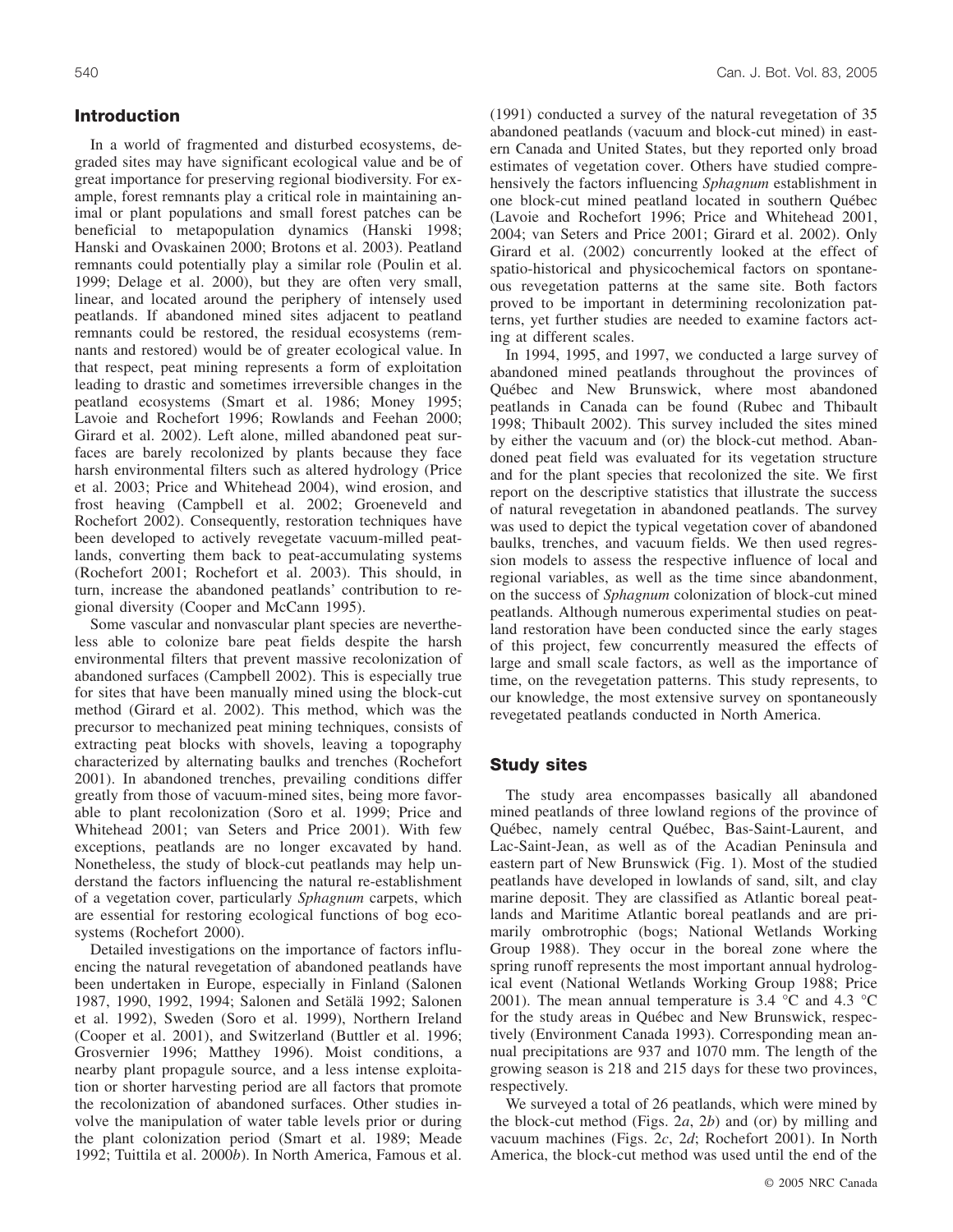

**Fig. 1.** Location of the 26 study peatlands, which corresponds to most of the abandoned mined peatlands of eastern Canada.

1960s (Warner and Buteau 2000). Peat was cut by hand into blocks (ca. 35 cm  $\times$  20 cm  $\times$  15 cm) that were placed on adjacent, raised peat baulks to dry. When abandoned, trenches alternate with baulks, which creates a topography characteristic of all block-cut mined peatlands (Figs. 2*b*, 2*e*; Robert et al. 1999; Rochefort 2001; Girard et al. 2002). Living vegetation, including roots and moss fragments, were frequently thrown back in the middle of the excavated trenches where they could potentially initiate the revegetation process.

In the 1960s and 1970s, tractor-drawn vacuum machines replaced shovels and manpower, which required a more complete drainage of extracting sites. To support heavy tractors, V-shaped ditches, with a depth of 1 m in the middle, are regularly spaced every 30 m. The surface vegetation is scraped off and the dry peat deposit is furrowed. The peat is then collected with vacuums, sifted, bagged, and sold mostly to the North American horticultural market. Peat is collected up to a depth of 10 cm per year and mining stops once the basal layer of ombrotrophic peat is less than 50 cm or weakly minerotrophic peat is reached. This method of extracting peat leaves large flat expanses of bare peat devoid of any plant propagules (Fig. 2*d*).

### **Materials and methods**

We surveyed the vegetation during two consecutive summers (1994 and 1995), as well as in 1997, for some sites located in New Brunswick. We evaluated the vegetation structure of all abandoned fields of the study area. A field consisted of a strip of residual peat that had been mined by the block-cut method (thereafter called trench and baulk fields) or by the vacuum method (thereafter called vacuum fields; Fig. 2*e*). For each field (i.e., baulk, trench, or vacuum), the percent cover of eight vegetation strata and ground substrate was estimated according to five classes: 0, 0%; 1, 1%–10%; 2, 11%–25%; 3, 26%–50%; 4, 51%–100%. The strata were described as trees, ericaceous shrubs, herbs, *Sphagnum*, mosses other than *Sphagnum*, lichens, open water, and bare peat. Because of the substantial number of abandoned fields, we did not proceed with detailed relevés for estimating vegetation structure. Instead, the percent cover of each vegetation strata was estimated visually while walking across every abandoned field. The survey for vegetation structure is thus closer to an inventory than a sample. To compare the regeneration of abandoned peatlands to unmined bog systems, we used vegetation data from Poulin et al. (1999), who surveyed the center and open margins of 24 unmined peatlands in the same regions.

We also conducted detailed species relevés in 242 peat fields (96 baulks, 112 trenches, and 34 vacuum fields). The sampled fields were selected following a stratified random sampling design (Thompson 2002). First, we identified how many types of vegetation structure were present in each peatland. These types were defined according to the two dominating strata. For example, a type  $E_4B_4$  indicates that the two main strata occurring in this peat field were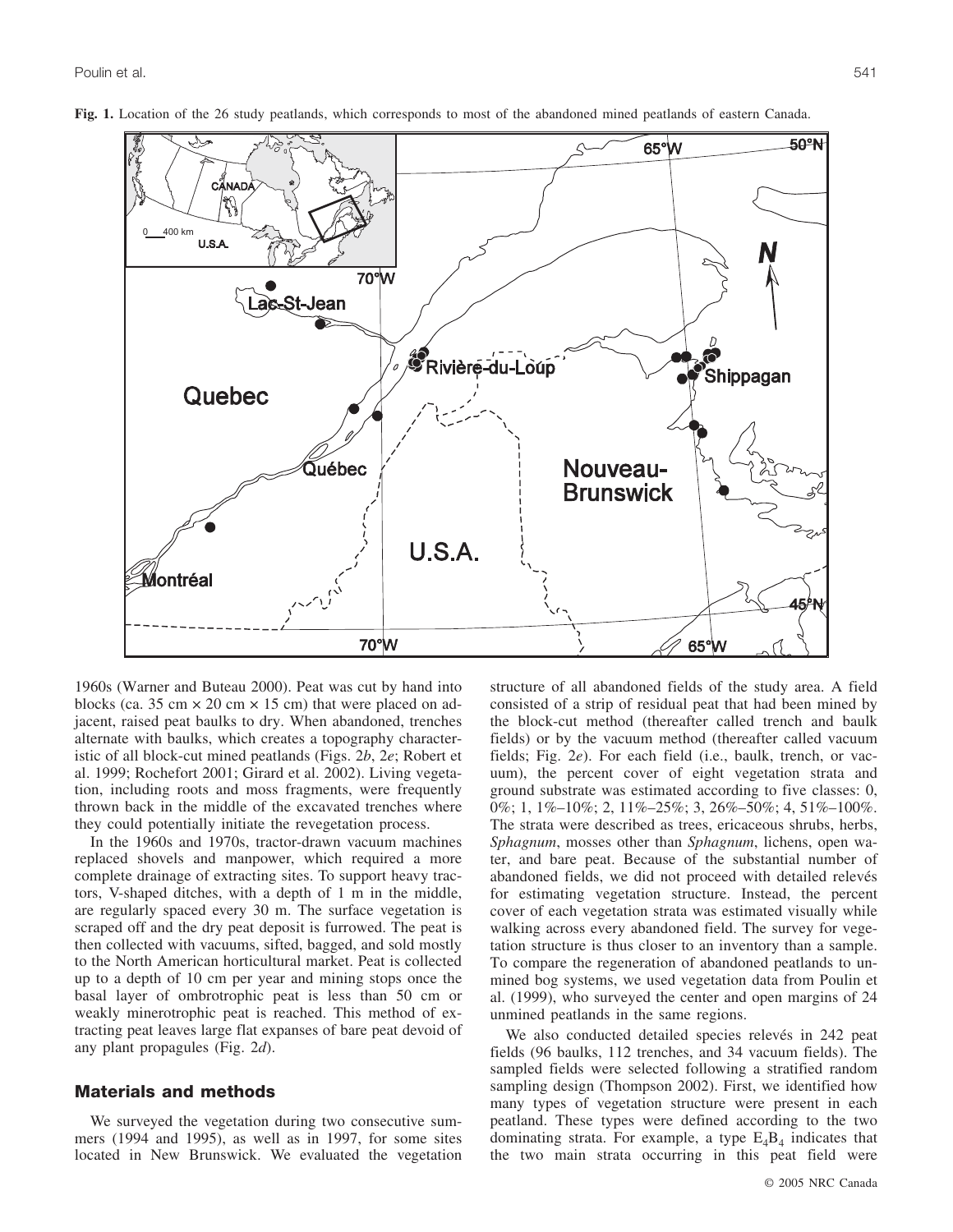

ericaceous shrubs (E) and bare peat (B), both having a cover >50%. After stratifying each peatland into structure types, we randomly chose a certain number of fields to be sampled. This number was proportional to the surface area occupied by the structure type within the peatland. The vegetation relevés were conducted using a systematic point sampling design (Bonham 1989). Ten equidistant transects were established across the field (see Table 3). Along each of these transects, we recorded all plant species, including mosses, liverworts, lichens, and vascular plants, touching a vertical rod placed on ten equidistant positions.

The following physical parameters were measured in the middle of each field sampled for species relevés on the date of the vegetation surveys: thickness of the residual peat de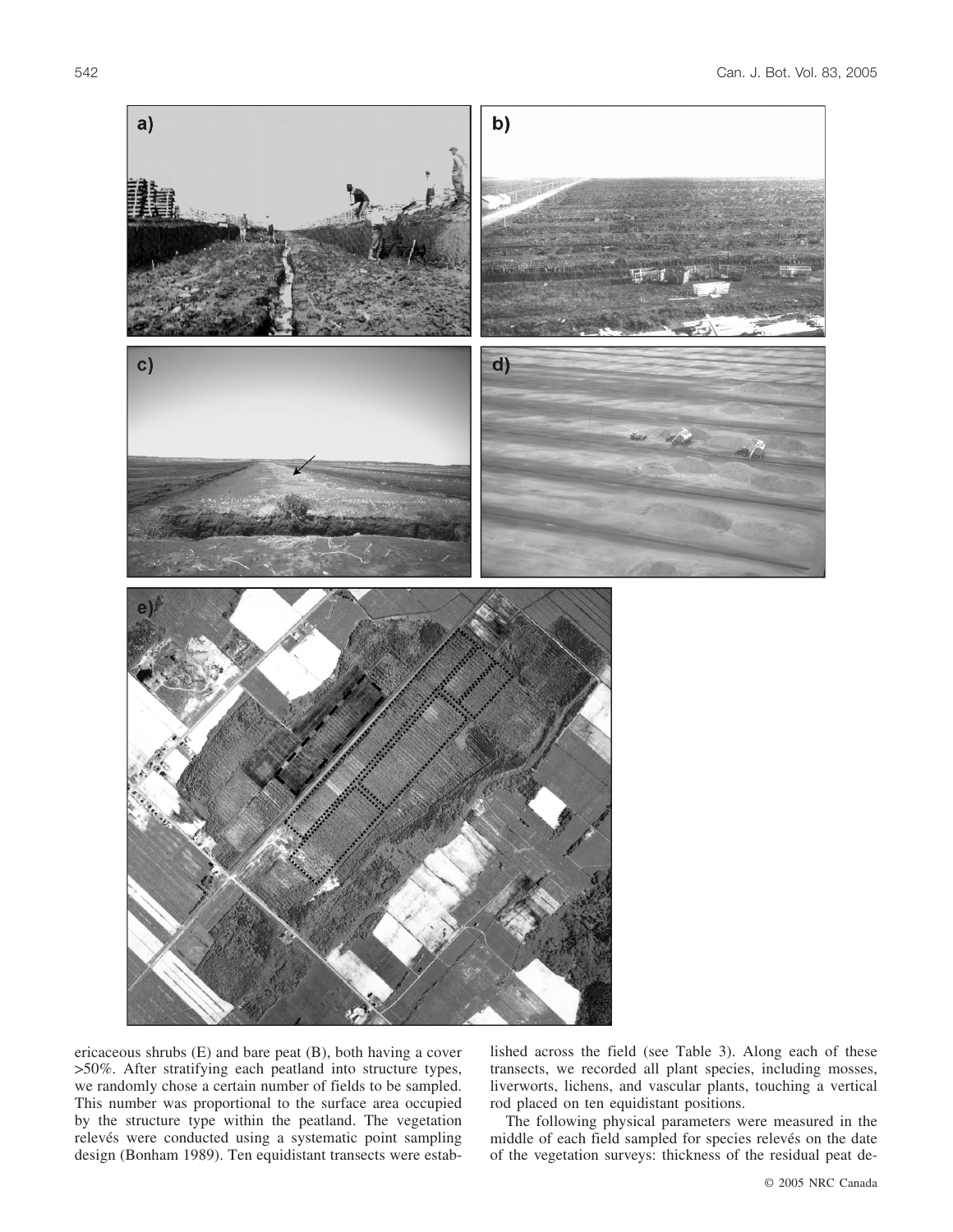**Fig. 2.** Photographs showing block-cut (*a*, *b*) and vacuum mining (*c*, *d*) in peatlands. When peat was extracted by hand (block-cut), the topography was characterized by alternating trenches and baulks. Baulks are rows of peat that are less deeply mined than trenches and that were used to dry peat blocks. Drainage was more intense for the vacuum method to enable the use of heavy machinery. Trenches, baulks, and vacuum fields were on average 9.9 m (±4.7 m (SD)), 7.2 m (±7.6 m), and 27.5 m (±7.6 m) wide, respectively. The aerial photography of the Cacouna bog studied by Girard et al. (2000) is shown in Fig. 2*e*. Some of the sections are indicated by broken lines. A section encompasses either alternating baulks and trenches (thinner line) or vacuum fields (thicker lines). Here, the vacuum section had been previously exploited by hand before being prepared for vacuum mining, which explains the baulk and trench like patterns. Within each section, fields were abandoned the same year and were subjected to the same treatment (e.g., the amount of peat extracted). Photographs are reproduced with permission from the following: Risi et al. (1953), courtesy of the Ministère des Ressources naturelles et de la faune du Québec (Fig. 2*a*); the Archives provinciales du Nouveau-Brunswick, P93G61, New Brunswick Travel Bureau County Photographs Series (Fig. 2*b*); the Peatland Ecology Research Group from Université Laval (Figs. 2*c* and 2*d*); and the Ministre des Ressources naturelles et de la faune du Québec, aerial photo No. Q83319-55, 1983 (Fig. 2*e*).

posit (using a metal rod), depth of the water table, decomposition state of the surface (10 cm) peat using the von Post scale (Malterer et al. 1992), and surface water pH and conductivity. For the last two parameters, the samples were taken from a hole dug from the surface to the ground water level and stored in polyethylene bottles previously rinsed with distilled water. We stored the samples at a low temperature until they were analyzed in the laboratory. The water pH was measured with an Acumet Model 10 (Fisher Scientific, Pittsburgh, Pennsylvania, USA.). Water conductivity was measured with an Orion conductivity meter, model 122 (Orion Research Incorporated Laboratory Products Group, Boston, Massachusetts, USA.). Conductivity was corrected for the concentration of  $H^+$  ions (Sjörs 1952). Age of abandonment was estimated by cross-checking information from (1) historical aerial photographs, (2) sampling of the largest trees (1–10) of the peat field to estimate the minimal age of abandonment by dendrochronological analysis, and (3) discussion with industrial site managers (Lavoie and Rochefort 1996; Girard et al. 2002).

#### *Sphagnum* **recolonization in trenches**

We analyzed *Sphagnum* cover and richness in trenches using Poisson regressions corrected for over dispersion (McCullagh and Nelder 1989). After testing different distributions, we found that Poisson regressions best fit the data that were either categorical data (classes) or integer numbers. We focused mainly on the *Sphagnum* species because they are considered peatland engineers and are the main focus of North American bog restoration techniques (Rochefort 2000). We restricted our analyses to trenches, where *Sphagnum* was the most successful. *Sphagnum* was too sporadic on baulks and on vacuum fields to be statistically analyzed. We used the structure survey for estimating *Sphagnum* cover and the species relevés for calculating *Sphagnum* richness. We considered only trenches for which the physical and chemical parameters  $(n = 112)$  had been measured. When more than one trench was sampled in the same section (Fig. 2*e*), we averaged *Sphagnum* cover and richness for this section to avoid problems related to spatial correlation. This left 105 samples (sections) in the analysis, which corresponded to the 11 block-cut mined peatlands. The cover classes 0 and 1 were merged together because there were too few cases with 0% cover to satisfy the assumptions of the Poisson regression.

We considered 18 models, for which we had a biological rationale, to explain *Sphagnum* cover and richness, and we ranked the models based on the second-order Akaike Information Criterion corrected for over dispersion  $(QAIC_c; Pan)$ 2001). The models were built with different combinations of groups of variables that consisted of regional localities (latitude and longitude), hydrology (depth of the water table), physical aspects of the peat deposit (thickness and decomposition state of the residual peat), local spatial parameters (width of sampled fields), chemistry of surface water (pH and conductivity), and time (since abandonment of peat mining activities; Table 4). Each group of variables was included or not included in a specific model according to its biological role and its complementarity with the other groups already in the model. The models with  $QAIC_c < 2$ and high Akaike weights (interpreted as a probability) are considered to be the models that best approximate the information contained in the data, relative to the other candidate models and given a trade-off between bias and variance (Burnham and Anderson 1998). We then used modelaveraging techniques to obtain estimates for each variable and their standard errors (Burnham and Anderson 2002). The Poisson regressions were fitted using the GENMOD procedure of SAS 8.01 (SAS Institute Inc. 1993).

### **Results**

### **Statistics on abandoned peatlands**

In the studied peatlands, peat harvesting ceased 1 to 59 years ago (mean  $\pm$  SD: 23  $\pm$  8 years), leaving a total abandoned area of 1654 ha (Table 1). The current exploited area adjacent to the now abandoned peatlands represented 7764 ha. The mean area of each exploited peatland was  $907 \pm 1032$  ha (mean  $\pm$  SD). For the vegetation structure, we surveyed a total of 5166 block-cut fields (2571 trenches and 2595 baulks) and 395 vacuum fields. At the time that the block-cut method was abandoned to the profit of the more efficient way of harvesting peat with vacuum machines, the average width of trenches was  $9.9 \pm 4.7$  m (mean  $\pm$  SD). For vacuum fields the average width was  $27.5 \pm 7.6$  m (mean  $\pm$ SD).

#### **Vegetation structure**

The regeneration of typical peatland plants was remarkably successful in the block-cut peatlands as compared with that of the vacuum-mined peatlands. Indeed, ericaceous shrubs were highly successful in colonizing abandoned block-cut areas: 91% and 79% of all baulks and trenches, respectively, showed a 50% or higher cover of ericaceous shrubs (Table 2). Block-cut areas had an even greater cover of ericaceous shrubs than unmined peatlands, which had a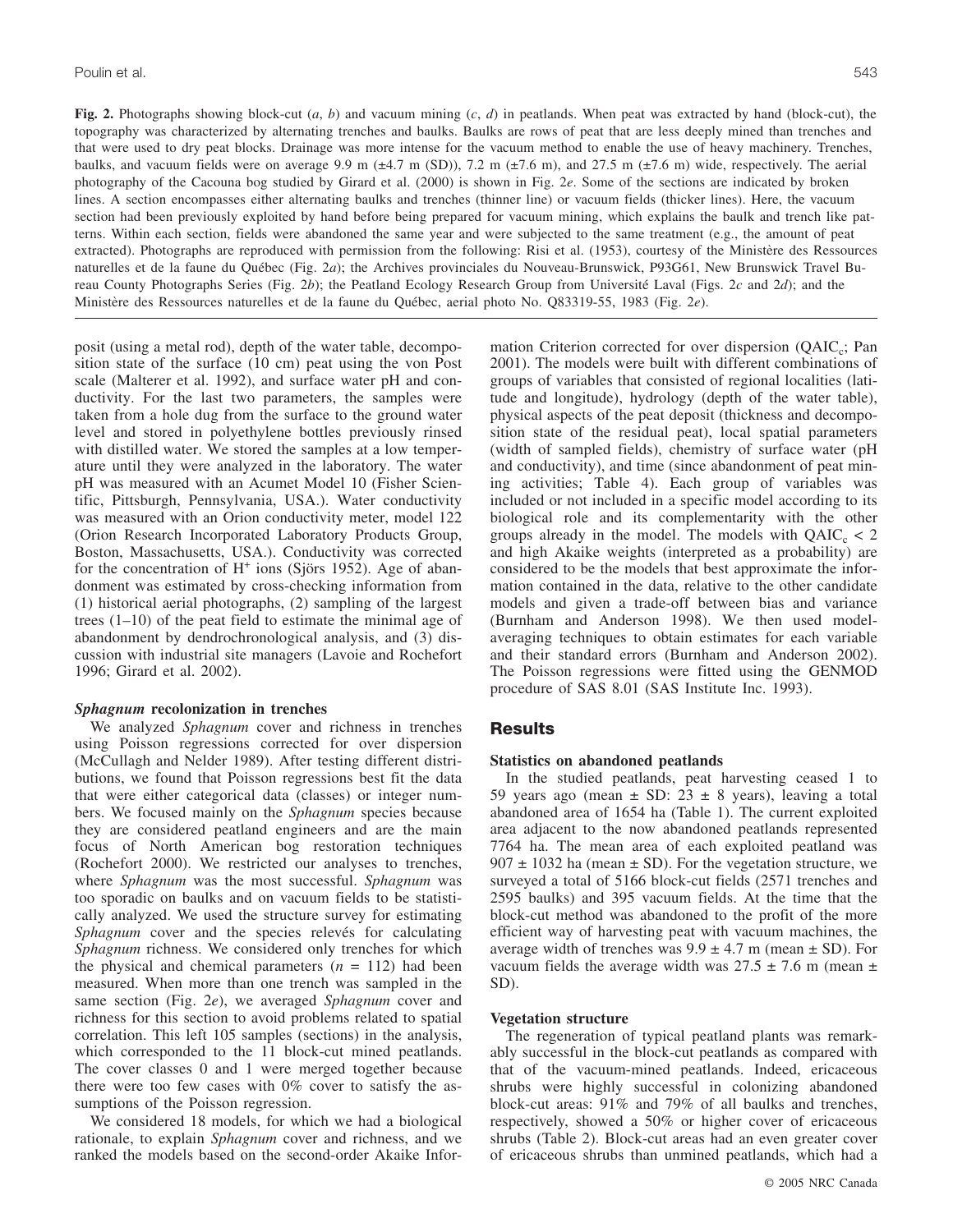|                                                          | Ouébec           | New Brunswick   | Total <sup>a</sup> |
|----------------------------------------------------------|------------------|-----------------|--------------------|
| Number of study peatlands                                | 13               | $13^b$          | $26^b$             |
| Total exploited area $(ha)^c$                            | 5172             | 2592            | 7764               |
| Total abandoned area $(ha)^d$                            | 798              | 857             | 1654               |
| Total block-cut area (ha)                                | 671              | 478             | 1149               |
| Total vacuum area (ha)                                   | 127              | 378             | 505                |
| Mean area of each surveyed peatland $(ha)^e$             | 936 $(\pm 1188)$ | $877 (\pm 897)$ | 907 $(\pm 1032)$   |
| Time since abandonment (years) <sup><math>f</math></sup> | 24 $(\pm 8)$     | 19 $(\pm 8)$    | $23 (\pm 8)$       |
| For block-cut area                                       | $26 (\pm 6)$     | 24 $(\pm 3)$    | $25 (\pm 5)$       |
| For vacuum area                                          | 11 $(\pm 7)$     | 11 $(\pm 7)$    | 11 $(\pm 7)$       |

**Table 1.** Main characteristics of the study sites.

*a* Data for Québec and New Brunswick combined together.

<sup>b</sup>One of these 26 peatlands was sampled for vegetation structure only (and not for species diversity and environmental variables).

This corresponds to the current exploited section of each surveyed peatland, summed for Québec, New Brunswick, and the two regions together.

 $\text{d}^d$ This corresponds to the abandoned area, after exploitation, of each surveyed peatland, summed for Québec, New Brunswick, and the two regions together.

 $\epsilon$ The total area (including exploited, abandoned, and natural sections) of all surveyed peatlands was averaged for Québec, New Brunswick, and the two regions together. *<sup>f</sup>*

Means were calculated on the basis of sections (e.g., 133 sections in the 13 peatlands in Québec and 66 sections in the 13 peatlands in New Brunswick). A section is a series of fields (baulks, trenches, or vacuum fields) having received homogeneous treatment (e.g., the amount of peat harvested and the number of years of exploitation). Sections are usually separated by large drainage ditches (see Fig. 2).

mean ericaceous shrub cover of 48% (Fig. 3). In comparison, ericaceous shrubs usually covered between 1% and 25% of the vacuum-mined surfaces, and only 16% of the fields had more than 50% cover.

Despite the recolonization success of typical ericaceous shrubs in abandoned peatlands, *Sphagnum* re-establishment was far less successful. Only 21% of the vacuum fields were colonized by *Sphagnum* and most of them showed a *Sphagnum* cover of less than 10% (Table 2). Moreover, only two vacuum fields out of 395 (<1%) had more than 25% *Sphagnum* cover. *Sphagnum* establishment was more successful in the trenches resulting from block-cutting. Practically all trenches (98%) were colonized by *Sphagnum*, and 23% of them had a *Sphagnum* cover of more than 50%. Yet, *Sphagnum* cover averaged 66% in unmined peatlands of the same regions, whereas it averaged only 29% within abandoned trenches (Fig. 3).

Although lichens and non-*Sphagnum* mosses were present in most sites, especially on baulks and in trenches, they rarely covered more than 10% of the abandoned fields. Their distribution was also limited in unmined peatlands, though slightly more abundant (Fig. 3). For most of the abandoned peat fields more than 50% of their surface was characterized by bare peat, whereas bare peat was absent in unmined peatlands (Table 2, Fig. 3). Herb cover was similar in mined and unmined sites while trees were more common on blockcut surfaces than in unmined peatlands and vacuum fields (Fig. 3).

In summary, a typical trench had a 29% cover of *Sphagnum* and a 65% cover of ericaceous shrubs; trees and herbs were less dominant with 21% and 12% cover, respectively (Fig. 3). Still, 50% of the ground layer of a typical trench consisted of bare peat. A typical baulk was characterized by 65% cover of bare peat for the ground layer, with 1% cover of *Sphagnum* and 71% cover of ericaceous shrubs. A typical vacuum field was also characterized by large surfaces of bare peat (67%) with only 1.7% cover of *Sphagnum*. They appeared more denuded than baulks because of the highly reduced cover of ericaceous shrubs (20%). Herbs were also not very abundant on vacuum fields (16%).

### **Species richness**

In general, vacuum fields showed a lower species richness than block-cut areas (Table 2, Appendix A). In that respect, *Sphagnum* mosses were the most affected by the modernization of peat mining activities. Indeed, only two *Sphagnum* species colonized more than one vacuum field compared with five and 17 species for baulks and trenches of block-cut areas, respectively (Appendix A). The main *Sphagnum* species found in all types of abandoned fields were *S. rubellum*, *S*. *magellanicum, S*. *fallax*, *S*. *fuscum, S*. *russowii,* and *S*. *angustifolium*. *Sphagnum rubellum* was by far the most successful species at colonizing abandoned surfaces. Few additional *Sphagnum* species occurred in unmined peatlands of the same region (Poulin et al. 1999; Lavoie et al. 2001). Likewise, ericaceous shrub species richness was slightly higher in block-cut sites than in vacuum surfaces (Table 2). However, the most common ericaceous shrub species were the same for the three types of abandoned sites (baulk, trench, and vacuum), that is, *Kalmia angustifolia*, *Ledum groenlandicum*, *Chameadaphne calyculata*, *Vaccinium angustifolium,* and *Rhododendron canadense*. In unmined peatlands of the same region, these species are also the most common shrubs. Yet, *Andromeda polifolia* and *Vaccinium oxycoccos,* are more abundant on unmined peatlands than on the abandoned sites (Poulin et al. 1999). Lichen species richness was high in baulks and trenches, whereas only one species, *Cladina rangiferina*, was commonly found on vacuum sites, despite the dry prevailing conditions. Lichens do not cover a large extent in unmined peatlands of the same regions but can be frequent, especially in Atlantic bogs (Dignard and Grondin 1996; Poulin et al. 1999). Herbs were most diverse in trenches. The main species were the same as those found in unmined peatlands (Poulin et al. 1999).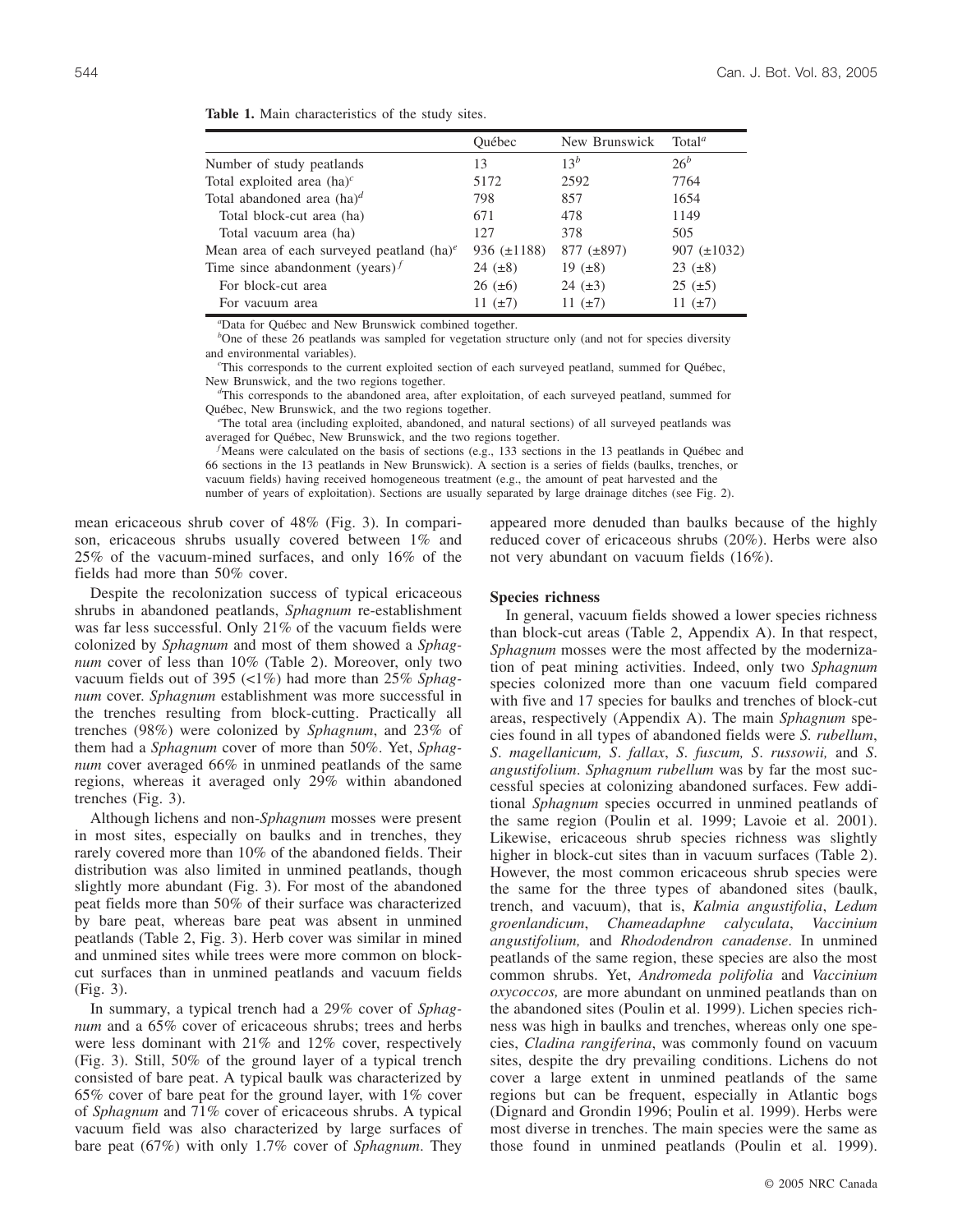|                   |                  | Percent cover classes <sup>a</sup> |                  |                  |                  |                                     |
|-------------------|------------------|------------------------------------|------------------|------------------|------------------|-------------------------------------|
|                   | $0\%$            | $1 - 10\%$                         | $11 - 25%$       | 26-50%           | 51-100%          | Mean $(\pm SD)$<br>species richness |
| <b>Trees</b>      |                  |                                    |                  |                  |                  |                                     |
| Total             | $\mathfrak{2}$   | 49                                 | 24               | 16               | 9                | $2.9 \ (\pm 1.7)$                   |
| Trench            | 1                | 46                                 | 25               | 17               | 11               | 3.2 $(\pm 1.5)$                     |
| Baulk             | 1                | 50                                 | 25               | 16               | 8                | 3.0 $(\pm 1.8)$                     |
| Vacuum            | 17               | 63                                 | 10               | 05               | 5                | $1.9 \ (\pm 1.8)$                   |
| Ericaceous shrubs |                  |                                    |                  |                  |                  |                                     |
| Total             | 1                | $\overline{4}$                     | 4                | 11               | 80               | 6.9 $(\pm 2.5)$                     |
| Trench            | $\mathbf{0}$     | $\mathbf{1}$                       | $\overline{4}$   | 16               | 79               | 7.9 $(\pm 2.0)$                     |
| Baulk             | $\mathbf{0}$     | 1                                  | 1                | 7                | 91               | $6.6 \ (\pm 1.7)$                   |
| Vacuum            | 22               | 35                                 | 21               | 6                | 16               | 4.3 $(\pm 3.6)$                     |
| <b>Herbs</b>      |                  |                                    |                  |                  |                  |                                     |
| Total             | 1                | 71                                 | 16               | 11               | $\mathbf{1}$     | $1.7 \ (\pm 1.7)$                   |
| Trench            | $\boldsymbol{0}$ | 70                                 | 16               | 12               | $\sqrt{2}$       | $2.3 \ (\pm 1.8)$                   |
| Baulk             | $\boldsymbol{0}$ | 76                                 | 14               | 9                | $\mathbf{1}$     | $0.9 \ (\pm 1.2)$                   |
| Vacuum            | 3                | 53                                 | 25               | 13               | 6                | $2.3 \ (\pm 1.6)$                   |
| <b>Sphagnum</b>   |                  |                                    |                  |                  |                  |                                     |
| Total             | 47               | 25                                 | 10               | 7                | 11               | 2.4 $(\pm 2.6)$                     |
| Trench            | $\mathbf{2}$     | 39                                 | 20               | 16               | 23               | 4.6 $(\pm 2.2)$                     |
| Baulk             | 86               | 12                                 | $\mathfrak{2}$   | $\boldsymbol{0}$ | $\boldsymbol{0}$ | $0.5~(\pm 0.9)$                     |
| Vacuum            | 79               | 15                                 | 5                | 1                | $\boldsymbol{0}$ | $0.4~(\pm 1.1)$                     |
| <b>Mosses</b>     |                  |                                    |                  |                  |                  |                                     |
| Total             | 5                | 89                                 | 5                | 1                | $\boldsymbol{0}$ | 2.8 $(\pm 1.6)$                     |
| Trench            | 3                | 90                                 | 6                | 1                | $\boldsymbol{0}$ | 3.2 $(\pm 1.5)$                     |
| Baulk             | 4                | 93                                 | $\mathfrak{Z}$   | 0                | $\boldsymbol{0}$ | $2.7 \ (\pm 1.6)$                   |
| Vacuum            | 27               | 59                                 | 7                | $\overline{4}$   | 3                | $1.5 \ (\pm 1.7)$                   |
| Lichens           |                  |                                    |                  |                  |                  |                                     |
| Total             | 7                | 76                                 | 14               | 3                | $\boldsymbol{0}$ | $2.7 \ (\pm 2.5)$                   |
| Trench            | 6                | 82                                 | 10               | $\sqrt{2}$       | $\boldsymbol{0}$ | $2.2 \ (\pm 2.0)$                   |
| Baulk             | 1                | 75                                 | 20               | $\overline{4}$   | $\boldsymbol{0}$ | 3.9 $(\pm 2.6)$                     |
| Vacuum            | 63               | 35                                 | $\mathfrak{2}$   | $\boldsymbol{0}$ | $\boldsymbol{0}$ | $0.5~(\pm 1.2)$                     |
| Water             |                  |                                    |                  |                  |                  |                                     |
| Total             | 88               | 12                                 | $\boldsymbol{0}$ | $\boldsymbol{0}$ | $\boldsymbol{0}$ |                                     |
| Trench            | 76               | 22                                 | 1                | $\mathbf{1}$     | $\boldsymbol{0}$ |                                     |
| Baulk             | 98               | $\boldsymbol{2}$                   | $\boldsymbol{0}$ | $\boldsymbol{0}$ | $\boldsymbol{0}$ |                                     |
| Vacuum            | 94               | 6                                  | $\boldsymbol{0}$ | $\boldsymbol{0}$ | $\boldsymbol{0}$ |                                     |
| <b>Bare</b> peat  |                  |                                    |                  |                  |                  |                                     |
| Total             | $\mathbf{1}$     | $\overline{9}$                     | 6                | 16               | 68               |                                     |
| Trench            | $\mathbf{2}$     | 17                                 | 9                | 15               | 57               |                                     |
| Baulk             | $\boldsymbol{0}$ | $\,1$                              | 5                | 18               | $77 \,$          |                                     |
| Vacuum            | $\boldsymbol{0}$ | 3                                  | $\overline{4}$   | 9                | 84               |                                     |

**Table 2.** Vegetation cover in abandoned peatlands after hand block-cutting (trenches and baulks) or vacuum mining in eastern Canada.

**Note:** Each number represents the proportion of the fields surveyed (%) that was colonized by each of the eight vegetation strata or ground substrate, according to five cover categories. These descriptive statistics are shown for all fields of the 26 surveyed peatlands as well as separately for trenches (*n* = 2571), baulks ( $n = 2595$ ), and vacuum fields ( $n = 395$ ). The species richness for all vegetation strata is given in the last column. The average area of an abandoned trench or baulk is 0.22 ha and of an abandoned vacuum field is 1.28 ha.

All strata and ground substrate do not sum to 100% cover because we took into consideration the vertical structure of the vegetation when estimating percent cover (e.g., it is possible to find 75% cover of ericaceous shrubs and 50% cover of *Sphagnum* within the same trench because the shrubs overlay mosses).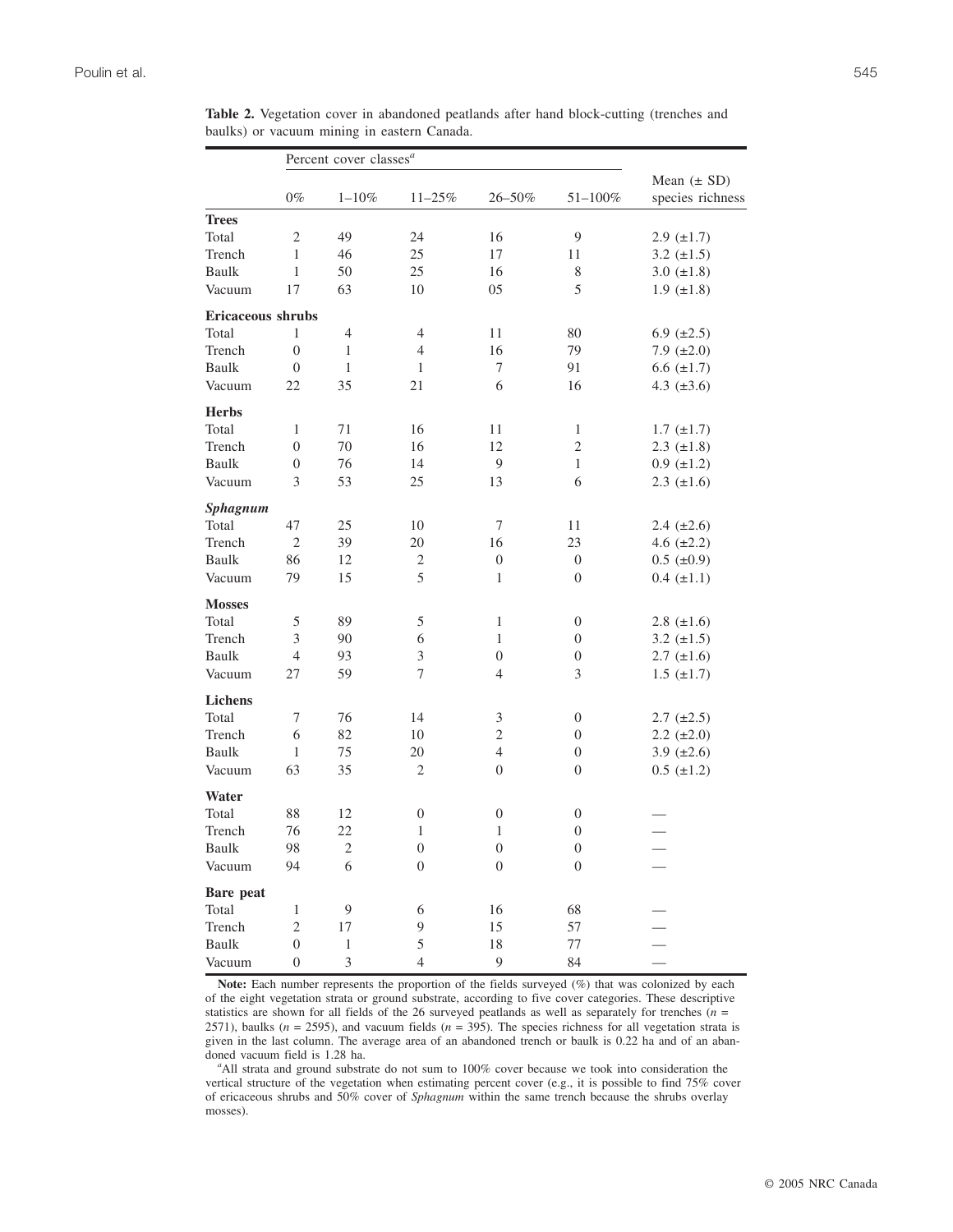

**Fig. 3.** Mean vegetation cover in 26 abandoned mined peatlands and 24 nearby natural peatlands in eastern Canada. Means (± SD) are shown separately for eight vegetation strata and ground substrates in three types of abandoned fields (trench, baulk, vacuum) and in natural peatlands. Surveys in natural peatlands were conducted in 1997 and include peatland expanse and peatland open margins (see Poulin et al. 1999 for more details).

Regarding non-bog species, *Agrostis scabra* , *Calamagrostis canadensis*, and *Typha* spp. were slightly more common on vacuum surfaces than in block-cut areas. Yet, our survey re vealed that abandoned peatlands were not massively invaded by non-bog species (Appendix A).

### **Physical parameters**

The three types of fields (baulk, trench, and vacuum) showed on average the same degree of peat acidity (pH) and peat decomposition (von Post scale; Table 3). In contrast, the electrical conductivity of surface water was higher in vac uum sites than in block-cut areas while baulks and trenches were similar in that respect. Vacuum mining left thinner residual peat deposits than did hand block-cutting, for which residual peat deposits were slightly thicker in baulks than in trenches (Table 3). Following this topography, the water table was lower for baulks than for trenches whereas vacuum sites had an intermediate water level.

### **Sphagnum recolonization in trenches**

We tested the effect of regional and local variables, as well as time since abandonment, on the recolonization success of *Sphagnum* in trenches. Among the 18 models considered, the ones best explaining *Sphagnum* cover (those with a delta  $QAIC_c \leq 2$  are considered equivalent) included the thickness and decomposition state of the residual peat deposit as well as the width of the fields sampled (Table 4*a*). For *Sphagnum* richness, the best models included latitude and longitude as well as the thickness and decomposition state of the residual peat deposit (Table 4 *b*). Yet, according to the model averaging approach, only two of the nine vari ables considered were found to be important (Table 5). *Sphagnum* cover and richness were both influenced by the thickness of the residual peat deposit, whereas latitude influ enced only *Sphagnum* richness. More precisely, *Sphagnum* covered larger areas in trenches with a thin residual peat de posit. *Sphagnum* richness was also higher in trenches with thinner residual peat deposits and at higher latitudes. There was considerable correlation between the observed values and predicted values based on model averaging  $(R^2 = 0.40)$ for *Sphagnum* cover;  $R^2 = 0.34$  for *Sphagnum* richness), which indicates that the global model fitted the data well.

### **Discussion**

To our knowledge, this study is the first to survey aban doned peatlands on such an extensive scale. The picture pre sented here is in accordance with previous findings in Europe and North America: our survey also showed that peatlands can regenerate spontaneously under certain condi tions. Abandoned vacuum surfaces remained essentially void of vegetation while block-cut areas were generally well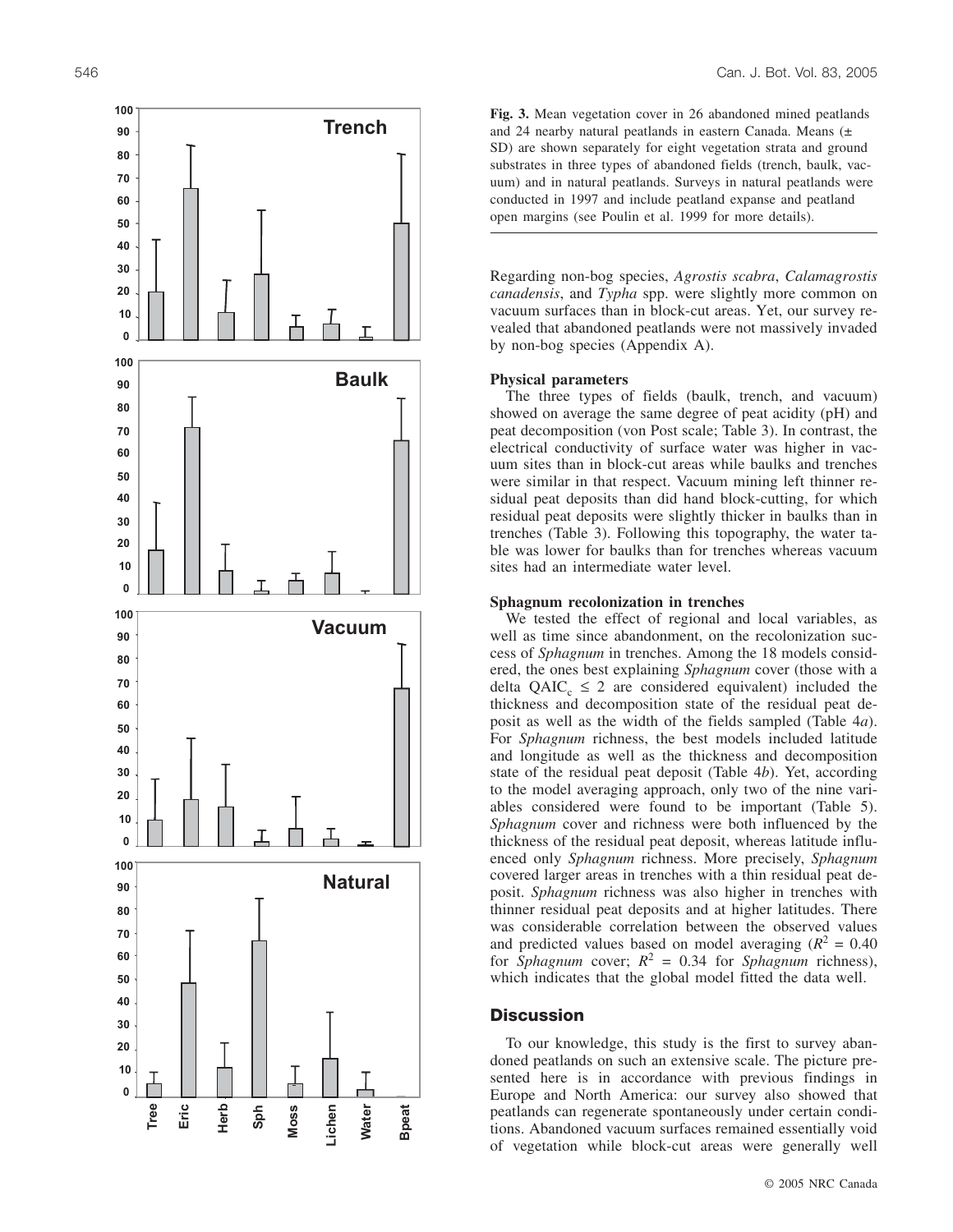|                                                                    | Abbreviation used in     |                   |                  |                    |
|--------------------------------------------------------------------|--------------------------|-------------------|------------------|--------------------|
| Variable                                                           | other tables (units)     | Trenches          | <b>Baulks</b>    | Vacuum             |
| No. of peatlands sampled                                           |                          | 11                | 11               | 18                 |
| No. of fields sampled                                              |                          | 105               | 96               | 34                 |
| Depth of the water table                                           | Wtable (cm)              | 56 $(\pm 28)$     | $96 \ (\pm 13)$  | $82 (\pm 26)$      |
| Thickness of the residual peat deposits                            | Peat_depth (m)           | $3.0 \ (\pm 1.1)$ | 3.7 $(\pm 1.1)$  | $1.7~(\pm 1.3)$    |
| Decomposition state of the residual peat <sup><math>a</math></sup> | VonPost (von Post scale) | 3.5 $(\pm 0.9)$   | 3.6 $(\pm 1.0)$  | 3.5 $(\pm 0.9)$    |
| Width of sampled fields                                            | Width $(m)$              | 9.9 $(\pm 4.7)$   | 7.2 $(\pm 7.6)$  | $27.5 \ (\pm 7.6)$ |
| pH of the surface water                                            | pH                       | 3.9 $(\pm 0.4)$   | 3.9 $(\pm 0.3)$  | 3.7 $(\pm 0.5)$    |
| Conductivity of the surface water <sup>b</sup>                     | Conduct $(\mu S)$        | 7.4 $(\pm 14.1)$  | 9.3 $(\pm 21.8)$ | 50.3 $(\pm 96.4)$  |

**Table 3.** Physical conditions of fields (means  $\pm$  SD) in abandoned peatlands after hand block-cutting (trenches and baulks) and vacuum mining in eastern Canada.

*a* Measured 10 cm from the surface according to the Von Post scale (Malterer et al. 1992). *b* Measure of the total amount of ions in the water.

recolonized. Yet, our results refine statistics found in the cited literature. For instance, we estimated that 15% of the total area of all block-cut mined peatlands has been colonized by *Sphagnum* in eastern Canada, a slightly better value than the 10% value calculated for Cacouna bog, which is commonly used as a reference (Girard et al. 2002). Regarding vacuum-mined peatlands, 20% of the fields we surveyed showed between 1% and 25% of *Sphagnum* cover. Yet, the average cover of *Sphagnum* was 2%. This is consistent with Lavoie and Bérubé (2000) who did not find any *Sphagnum* colonization on a vacuum-mined peatland in Québec eight years after exploitation activities stopped. The high variability of vegetation cover among abandoned peatlands, in addition to the lack of data reported in the literature, emphasizes the importance of conducting large-scale surveys to evaluate the capacity of peatlands to recover from disturbances.

It has been suggested that other mosses could be beneficial for *Sphagnum* colonization through the stabilization of the substrate and consequent reduction of the detrimental effects of frost heaving, the depletion of peat crust formation, and the increase in soil moisture content (Groeneveld 2002; Groeneveld and Rochefort 2002). Although mosses and liverworts did not invade the abandoned peatlands studied, *Polytrichum strictum*, *Mylia anomala*, and *Pleurozium schreberi* were frequent in our species relevés. While these mosses (and liverworts) may be potential companion species in abandoned peatlands (Robert et al. 1999), we found only a weak positive correlation between *Polytrichum strictum* and *Sphagnum* occurrences in our study (Pearson correlation,  $R^2 = 0.15$ ). Additional surveys should be conducted to clarify their role in natural recolonization processes. In addition to mosses, *Eriophorum vaginatum* has been studied to understand its role in facilitating *Sphagnum* establishment (Grosvernier et al. 1995; Boudreau and Rochefort 1999; Tuittila et al. 2000*a*; Lavoie et al. 2003*a*). Our study reaffirms the high capacity of *E*. *vaginatum* to colonize mined peatlands. Yet, the weak correlation between *E. vaginatum* and *Sphagnum* occurrences in our survey (Pearson correlation,  $R^2 = 0.2$ ) neither confirms nor refutes the role of *E. vaginatum* as a companion species.

In our survey the high diversity of *Sphagnum* is noteworthy in comparison to other studies. We found 17 species in abandoned peatlands of eastern Canada, whereas only two species were found in an abandoned milled peatland in Finland (*S. russowii* and *S. riparium*; Tuittila et al. 2000*b*) and only one (*S. papillosum*) in a vacuum-mined bog in southern Ontario (Jonsson-Ninniss and Middleton 1991). It was especially surprising to observe that hollow species such as *S*. *cuspidatum* and *S*. *riparium* colonized trenches. The margins of trenches are often much wetter than the higher central area and these two species may have been favored by the microtopography of trenches (Price and Whitehead 2001; Girard et al. 2002). The two main species used for active restoration, *S. rubellum* and *S. fuscum* (Quinty and Rochefort 2003), were among the four most common species found on abandoned mined peatlands. Yet, *Sphagnum fuscum* colonized trench surfaces less frequently and extensively than did *S*. *rubellum* despite the fact that *S*. *fuscum* has been shown experimentally to be the most resistant species to dry conditions of bare peat surfaces (Chirino et al. 2005).

The thickness of the peat deposit was the most important factor explaining *Sphagnum* cover in trenches, whereas both peat depth and latitude influenced *Sphagnum* richness. Still, it was surprising to find that *Sphagnum* cover decreased with increasing peat thickness. This result is not as counterintuitive as it might seem. Indeed, deep peat deposits at our study sites tended to be dryer than thin peat deposits (correlation between peat depth and water table:  $R^2 = 0.22$ ), although other factors not directly measured here must be involved since this correlation was weak. Peat thickness has been shown to strongly influence vegetation recolonization in abandoned peatlands (Girard et al. 2002). When examining carefully the results from Girard et al. (2002), we find that the occurrence of four of the five most common *Sphagnum* species was correlated with thin peat deposits. Areas where peat has been harvested to deeper levels may accumulate more water, which is favorable to *Sphagnum*. Regarding the influence of latitude on *Sphagnum* richness, our survey partly covered the Atlantic oceanic to continental gradient, which can explain differences in species distribution and therefore, the higher species richness at higher latitude. In regard to the peat deposits, the decrease of *Sphagnum* richness with peat deposit thickness is probably related to the trophic status of the peat, where minerotrophic conditions are usually associated with higher species richness.

Detailed hydrological studies of the Cacouna bog in southern Québec revealed that hydrology is a critical factor in determining *Sphagnum* recolonization success in abandoned trenches (Price and Whitehead 2001; van Seters and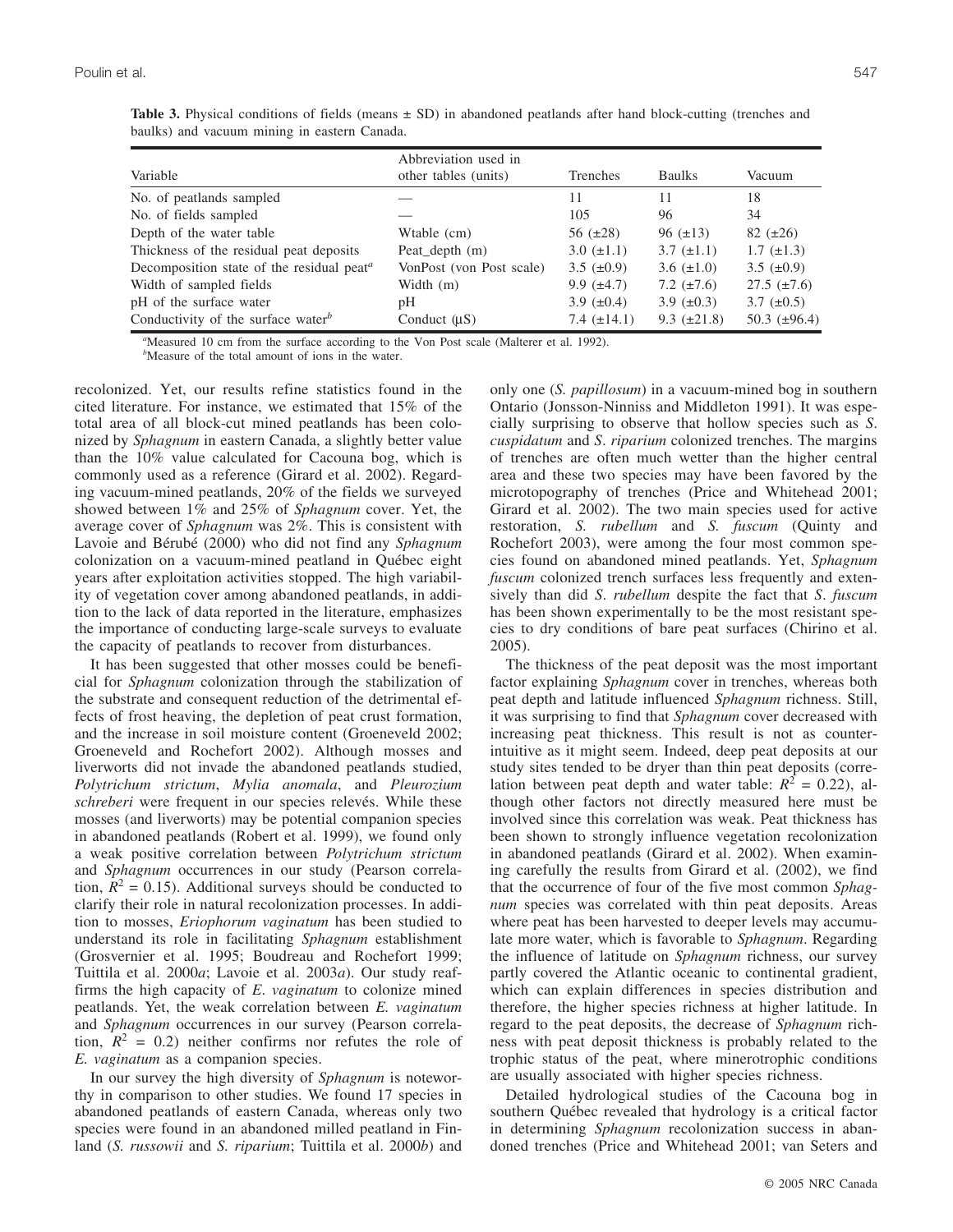|                                                                    |  |  |  | Table 4. Ranking of Poisson regression models (based on QAIC <sub>c</sub> ) explaining <i>Sphagnum</i> recolonization in trenches |  |
|--------------------------------------------------------------------|--|--|--|-----------------------------------------------------------------------------------------------------------------------------------|--|
| of abandoned peatlands after hand block-cutting in eastern Canada. |  |  |  |                                                                                                                                   |  |

| Model          |                                                            |                  |            |                                | $QAIC_c$            |
|----------------|------------------------------------------------------------|------------------|------------|--------------------------------|---------------------|
| No.            | Model <sup>a</sup>                                         | $K^b$            | $QAIC_c^c$ | QAIC <sub>c</sub> <sup>d</sup> | weight <sup>e</sup> |
|                | (a) Response variable: Sphagnum cover                      |                  |            |                                |                     |
| 3              | Lat Long Wtable Peat_dep VonPost Width                     | 8                | 107.236    | 0.000                          | 0.346               |
| 6              | Lat Long Peat_dep VonPost Width                            | 7                | 107.679    | 0.443                          | 0.278               |
| 11             | Peat_dep VonPost Width                                     | 5                | 109.299    | 2.063                          | 0.124               |
| 17             | Wtable Peat_dep VonPost Width                              | 6                | 110.447    | 3.211                          | 0.070               |
| 14             | Peat_dep VonPost Width pH Conduct                          | $\tau$           | 110.661    | 3.425                          | 0.062               |
| $\overline{c}$ | Lat Long Wtable Peat_dep VonPost Width pH Conduct          | $10\,$           | 111.760    | 4.524                          | 0.036               |
| 16             | Wtable Peat_dep VonPost Width pH Conduct                   | 8                | 112.291    | 5.055                          | 0.028               |
| $\mathbf{1}$   | Lat Long Wtable Peat_dep VonPost Width pH Conduct Age_aban | 11               | 112.739    | 5.503                          | 0.022               |
| 15             | Wtable Peat_dep VonPost Width pH Conduct Age_aban          | 9                | 112.780    | 5.544                          | 0.022               |
| 18             | Wtable pH Conduct                                          | $\mathfrak{Z}$   | 115.497    | 8.261                          | 0.006               |
| 13             | Age_aban                                                   | 5                | 117.379    | 10.143                         | 0.002               |
| 10             | Wtable                                                     | 3                | 118.109    | 10.873                         | 0.002               |
| 12             | pH Conduct                                                 | 5                | 118.989    | 11.753                         | 0.001               |
| $\mathfrak s$  | Lat Long Wtable                                            | $\overline{4}$   | 119.196    | 11.960                         | 0.001               |
| $\tau$         | Lat Long pH Conduct                                        | 5                | 120.150    | 12.914                         | 0.001               |
| $\overline{4}$ | Lat Long Wtable pH Conduct                                 | 6                | 120.442    | 13.206                         | 0.000               |
| 8              | Lat Long Age_aban                                          | $\tau$           | 120.709    | 13.473                         | 0.000               |
| 9              | Lat Long                                                   | $\overline{4}$   | 121.531    | 14.295                         | 0.000               |
|                | (b) Response variable: Sphagnum richness                   |                  |            |                                |                     |
| 6              | Lat Long Peat_dep VonPost                                  | 6                | $-630.013$ | 0.000                          | 0.675               |
| 3              | Lat Long Wtable Peat_dep VonPost                           | $\boldsymbol{7}$ | $-628.106$ | 1.907                          | 0.260               |
| $\overline{c}$ | Lat Long Wtable Peat_dep VonPost pH Conduct                | 9                | $-625.023$ | 4.990                          | 0.056               |
| $\mathbf{1}$   | Lat Long Wtable Peat_dep VonPost pH Conduct Age_aban       | 11               | $-621.145$ | 8.868                          | 0.008               |
| 11             | Peat_dep VonPost                                           | $\overline{4}$   | $-615.361$ | 14.652                         | 0.000               |
| 17             | Wtable Peat_dep VonPost                                    | 5                | $-613.156$ | 16.857                         | 0.000               |
| 14             | Peat_dep VonPost pH Conduct                                | 6                | $-611.654$ | 18.359                         | 0.000               |
| 16             | Wtable Peat_dep VonPost pH Conduct                         | $\tau$           | $-609.371$ | 20.642                         | 0.000               |
| 15             | Wtable Peat_dep VonPost pH Conduct Age_aban                | $\overline{9}$   | $-605.857$ | 24.155                         | 0.000               |
| 5              | Lat Long Wtable                                            | 5                | $-603.276$ | 26.737                         | 0.000               |
| $\overline{9}$ | Lat Long                                                   | $\overline{4}$   | $-600.526$ | 29.487                         | 0.000               |
| $\overline{4}$ | Lat Long Wtable pH Conduct                                 | $\boldsymbol{7}$ | $-599.444$ | 30.569                         | 0.000               |
| 7              | Lat Long pH Conduct                                        | 6                | $-598.057$ | 31.956                         | 0.000               |
| 10             | Wtable                                                     | 3                | $-597.011$ | 33.002                         | 0.000               |
| 12             | pH Conduct                                                 | $\overline{4}$   | $-596.533$ | 33.479                         | 0.000               |
| $\,$ 8 $\,$    | Lat Long Age_aban                                          | 6                | $-596.529$ | 33.484                         | 0.000               |
| 18             | Wtable pH Conduct                                          | 5                | $-595.916$ | 34.097                         | 0.000               |
| 13             | Age_aban                                                   | $\overline{4}$   | $-591.811$ | 38.202                         | 0.000               |

**Note:** 105 trenches were used for the analyses, which correspond to the 105 sections sampled in the 11 peatlands mined by hand with the block-cut method (see Fig. 2, Table 3). Models with a delta  $QAIC_c \le 2$  are considered equivalent.

Lat, latitude; Long, longitude; Wtable, depth of the water table (cm); Peat\_dep, thickness of the residual peat deposit (m); VonPost, decomposition state of the residual peat (von Post scale; Malterer et al. 1992); Width, width of sampled fields (m); pH, pH of the surface water; Conduct, conductivity of the surface water (µS, measure of the total amount of ions in the water); Age\_aban,

time since the abandonment of peat-mining activities. *<sup>b</sup>*

<sup>*b*</sup>Number of estimable parameters (including intercept and the correction factor  $c$ ).

Akaike's information criterion (AIC) adjusted for over dispersion and for small sample size (Burnham and Anderson 1998).

 $d^d$ Difference between the QAIC<sub>c</sub> value for this model and that of the model with the lowest QAIC<sub>c</sub> value.

Estimates of the likelihood of the model, given the data, normalized to sum to one.

Price 2001; Girard et al. 2002). In this bog, *Sphagnum* was most commonly found in zones where the water table was less than 40 cm below the ground surface, the soil moisture was greater than 50%, and the soil–water pressure was greater than 100 mbar  $(1 \text{ mbar} = 100 \text{ Pa})$ . In our study, we did not take detailed, repeated measures of hydrology during the summers. This probably explains why our analyses did not reveal the importance of hydrology for the recolonization of mined peatlands, although water table was a variable included in the main models explaining *Sphagnum* cover and richness.

Time since abandonment did not influence *Sphagnum* cover and richness in our study. Similarly, Girard et al. (2002) found that *Sphagnum* were either not influenced by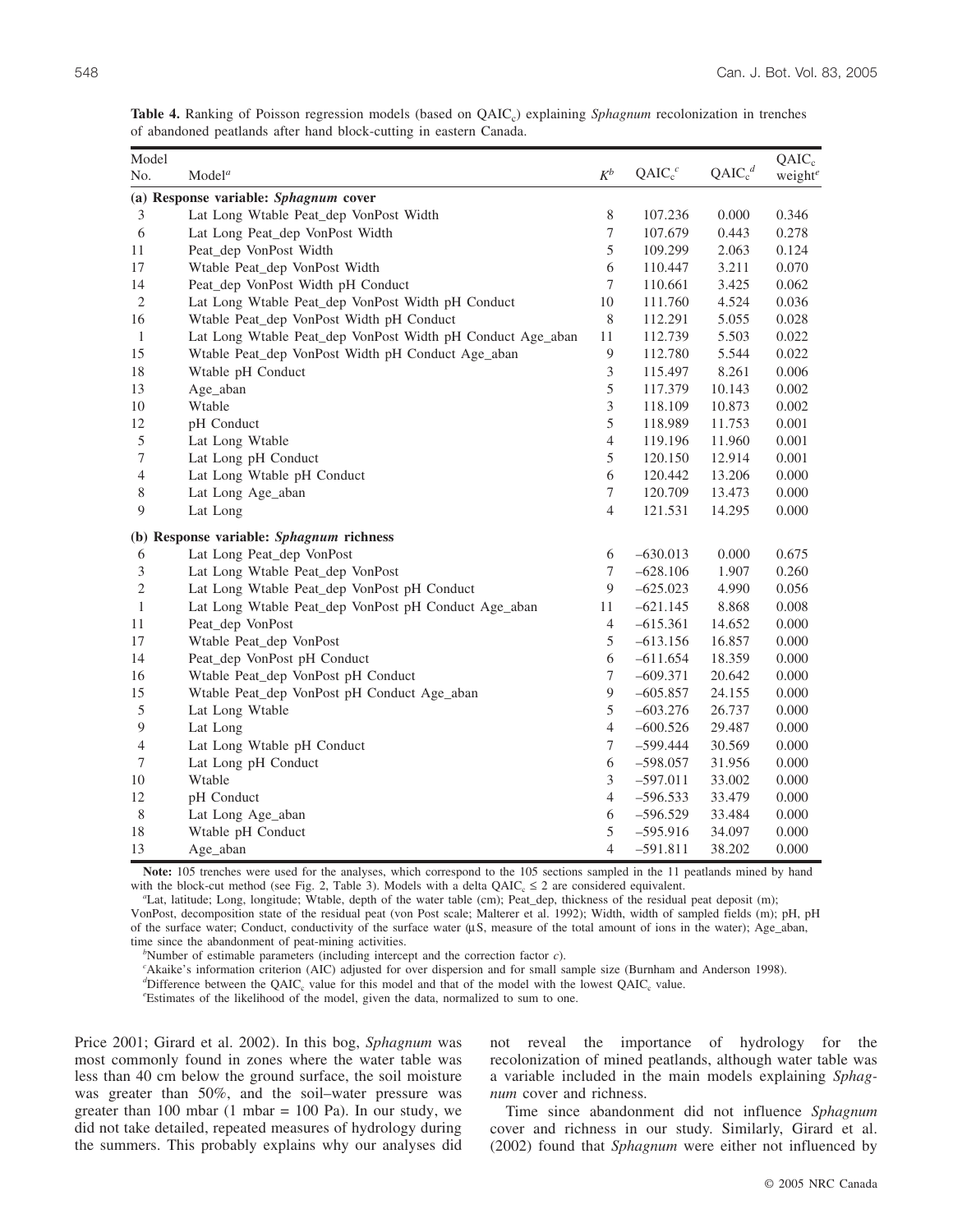| Table 5. Model-averaged parameter estimates (±unconditional SE) computed from the full set of candidate models considered for assessing Sphagnum recolonization in trenches<br>of abandoned peatlands after hand block-cutting in eastern Canada |                                 |                |                                     |                                                                      |           |                |                |                |                        |
|--------------------------------------------------------------------------------------------------------------------------------------------------------------------------------------------------------------------------------------------------|---------------------------------|----------------|-------------------------------------|----------------------------------------------------------------------|-----------|----------------|----------------|----------------|------------------------|
|                                                                                                                                                                                                                                                  | Regional variables <sup>"</sup> |                | Local variables <sup><i>b</i></sup> |                                                                      |           |                |                |                | $\mathop{\mathrm{me}}$ |
| Response variables                                                                                                                                                                                                                               | Latitude                        | Longitude      | Wtable                              | Peat dep                                                             | VonPost   | Width          |                | Conduct        | Abandon <sup>c</sup>   |
| Sphagnum cover                                                                                                                                                                                                                                   | 0.6753                          | 0.0669         | $-0.0052$                           | $-0.3268$                                                            | $-0.0306$ | 00400          | 0.1831         | 0.0054         | $-0.0345$              |
|                                                                                                                                                                                                                                                  | (1.0880)                        | $(\pm 0.0749)$ | $(\pm 0.0033)$                      | $(\pm 0.0857)$                                                       | (10.0966) | $(\pm 0.0257)$ | $(\pm 0.2935)$ | $(\pm 0.0063)$ | $(\pm 0.0223)$         |
| Sphagnum richness                                                                                                                                                                                                                                | 0.5751                          | 0.0504         | $-0.0012$                           | $-0.2406$                                                            | 0345      | 0.0074         | $-0.0346$      | $-0.0034$      | 1600;                  |
|                                                                                                                                                                                                                                                  | (40.2478)                       | $(\pm 0.0365)$ | $(\pm 0.0017)$                      | (10.0446)                                                            | (40.0470) | $(\pm 0.0107)$ | $(\pm 0.1415)$ | (10.0034)      | $(\pm 0.0093)$         |
| Note: 105 trenches were used for the analyses, which corresponds to the 105 sections sampled in the 11 peatlands mined by hand with the block-cut method (see Fig. 2). Values in boldface indicate                                               |                                 |                |                                     |                                                                      |           |                |                |                |                        |
| that the $95\%$ confidence interval for a given parameter excludes 0,                                                                                                                                                                            |                                 |                |                                     | which means that the variable influenced Sphagnum cover or richness. |           |                |                |                |                        |
| "Locality of each peatland sampled (see Fig. 1).                                                                                                                                                                                                 |                                 |                |                                     |                                                                      |           |                |                |                |                        |
| "Wtable, depth of the water table (cm); Peat_dep, thickness of the residual peat deposit (m); VonPost, decomposition state of the residual peat (Von Post scale; Malterer et al. 1992); Width, width of                                          |                                 |                |                                     |                                                                      |           |                |                |                |                        |
| each field sampled (m); pH, pH of the surface water; Conduct, conductivity of the surface water (uS, measure of the total amount of ions in the water).                                                                                          |                                 |                |                                     |                                                                      |           |                |                |                |                        |
| "Number of years since abandonment of peat-mining activities.                                                                                                                                                                                    |                                 |                |                                     |                                                                      |           |                |                |                |                        |

time since abandonment or favored by short periods of aban donment, which can be surprising a priori. As *Sphagnum* can directly colonize bare peat surfaces (Robert et al. 1999), it seems that prevailing conditions when mining activities are abandoned are more important than time for the develop ment of extensive *Sphagnum* carpets. Thus, prevailing con ditions at the site as well as climate during the period of abandonment may play a critical role (Girard et al. 2002). In other words, mined sites with appropriate hydrological con ditions are rapidly (<10 years) recolonized by *Sphagnum* species, while others will probably remain devoid of mosses for several decades, if not centuries (Lavoie and Rochefort 1996, Girard et al. 2002). For instance, long-term monitor ing of vegetation cover in vacuum-mined bogs indicates that very few *Sphagnum* colonies become established in sites with a water table level more than 40 cm below the soil surface, and that established colonies were still declining 18 years after abandonment (Lavoie et al. 2005).

In terms of biodiversity, abandoned peatlands were colo nized by species typically found in unmined peatlands. Very few non-bog species were recorded in our survey. Regarding herbs, only *Agrostis scabra* , *Calamagrostis canadensis*, and *Typha* spp. colonized either trenches or vacuum fields and their cover was very restricted. Girard et al. (2002) also found that non-bog species generally do not invade mined peatlands except for *Pteridium aquilinum*, which had 21% cover in one section of the studied bog. There are several cases in Europe where peatlands have been invaded by weeds after mining (Fojt and Harding 1995). Moreover, peatlands used by sheep are largely modified by *Molinia caerulea*, which eventually dominates the vegetation after intense grazing (Grant et al. 1985; Hobbs and Gimingham 1987; Bragg and Tallis 2001; Hulme et al. 2002). However, abandoned peatlands in general appear to be highly resistant to invasive species and weeds when compared with other ecosystems such as marshes (Lavoie et al. 2003 *b*). Even birches (Betula spp.) were not abundant, although they occurred in half of the fields. Birches can reach high (Lavoie and Rochefort 1996) or even extreme (80 000 stems/ha; C. Lavoie, unpublished data) densities, but this phenomenon seems to be restricted to only a few sites in southeastern Canada.

### **Conclusion**

Mined peatlands can spontaneously regenerate under cer tain conditions. Yet, almost no *Sphagnum* species were able to recolonize vacuum-mined peat fields (1.7%) or the baulks of block-cut mined peatlands (1%). Within trenches, *Sphag num* carpets still only cover 29% of the ground surface. *Sphagnum* colonization of abandoned sites does not appear to be a question of time but rather of the immediate climatic, historic, and environmental conditions following the cessa tion of peat-extracting activities. This reasserts the need for restoration measures in both block-cut and vacuum-mined peatlands to revert them to functional peat-accumulating ecosystems. Active restoration is essential to re-establish the fundamental carbon sequestration function associated with unmined peatlands.

On the other hand, the diversity of plants in abandoned mined peatlands was high, particularly in trenches of block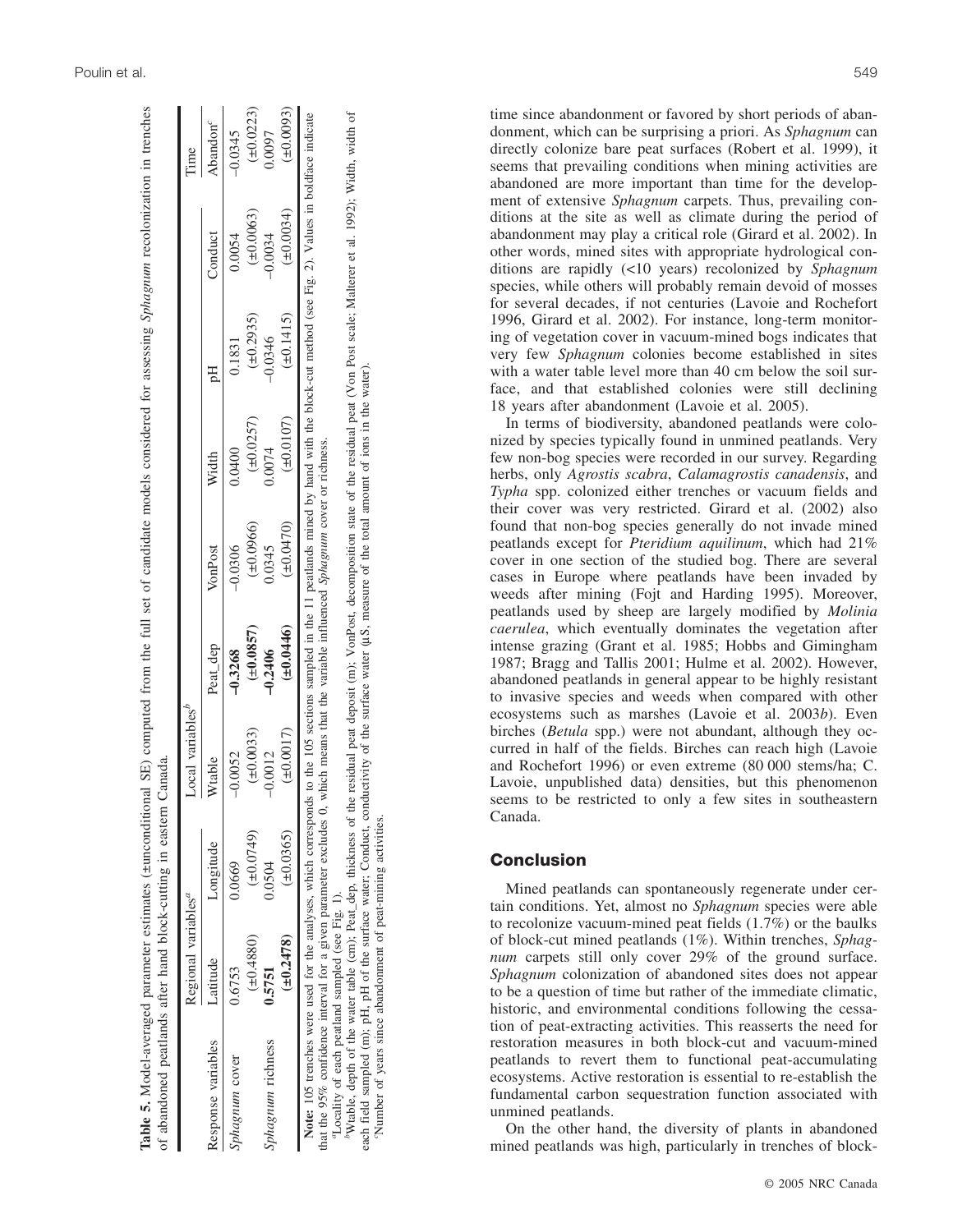cut sites. In this regard, block-cut mined peatlands should be considered sites contributing to regional biodiversity in human-modified landscapes. This may have great implications for regions with high disturbance. For instance, in an agricultural plain of  $176 \text{ km}^2$  in southern Québec,  $62\%$  of the initial peatland area has been disturbed by human activities (Pellerin 2003). Half of these sites were exploited for horticultural peat and were abandoned during the past 30 years. In this context, abandoned peatlands could play a significant role in the preservation of peatland plant diversity, which should increase regional biodiversity.

### **Acknowledgments**

The authors wish to thank J. Beaulieu, N. Beloin, L. Blouin, E. Board, J.-F. Boudreau, J.-L. Bugnon, J. Cloutier, M.-N. Croteau, C. Ferland, P. Guillaume, D. Mailloux, P. Mathieu, N. Poirier, F. Poisson, E. Robert, and G. Simard for field assistance. We are grateful to S. Boudreau, M. Mazerolle, S. Pellerin, and two anonymous reviewers for providing valuable comments on earlier versions of the manuscript, to M. Graf for improving the English, to C. Boismenu and C. Lalumière for text editing, and to D. Bastien and C. Roy for the identification of mosses and lichens. Financial support was provided by the Natural Sciences and Engineering Research Council of Canada, the Ministry of Natural Resources and Energy of New Brunswick, the Ministère de l'Enrivonnement du Québec, the Centre québécois de valorisation de la biomasse (CQVB), the Canadian Wildlife Service, the Canadian *Sphagnum* Peat Moss Association, the Association des producteurs de tourbe du Québec, Berger Peat Moss, Fafard & Frères ltée, Johnson & Johnson Inc., Tourbières Lambert Inc., Tourbières Premier ltée.

### **References**

- Bonham, C.D. 1989. Measurements for terrestrial vegetation. John Wiley & Sons, New York.
- Boudreau, S., and Rochefort, L. 1999. Établissement de sphaignes réintroduites sous diverses communautés végétales recolonisant les tourbières après l'exploitation. Écologie, **30**: 53–62.
- Bragg, O.M., and Tallis, J.H. 2001. The sensitivity of peat-covered upland landscape. Catena, **42**: 345–360.
- Brotons, L., Mönkkönen, M., and Martin, J.L. 2003. Are fragments islands? Landscape context and density-area relationships in boreal forest birds. Am. Nat. **162**: 343–357.
- Burnham, K.P., and Anderson, D.R. 1998. Model selection and influence: a practical information theoretic approach. Springer-Verlag, New York.
- Burnham, K.P., and Anderson, D.R. 2002. Model selection and multimodel inference. A practical information-theoretic approach. 2nd edition. Springer-Verlag, New York.
- Buttler, A., Warner, B.G., Grosvernier, P., and Matthey, Y. 1996. Vertical patterns of testate amoebae (Protozoa: Rhizopoda) and peat-forming vegetation on cutover bogs in the Jura, Switzerland. New Phytol. **134**: 371–382.
- Campbell, D.R. 2002. Comprendre la mécanique du processus de recolonisation végétale des tourbières exploitées. Ph.D. thesis, Département de Phytologie, Université Laval, Québec, Que.
- Campbell, D.R., Lavoie, C., and Rochefort, L. 2002. Wind erosion and surface stability in abandoned milled peatlands. Can. J. Soil Sci. **82**: 85–95.
- Chirino, C.C., Campeau, S., and Rochefort, L. 2005. Peatland restoration: are climatic variability and *Sphagnum* diversity important? Appl. Veg. Sci. In press.
- Cooper, A., and McCann, T.P. 1995. Machine peat cutting and land use change on blanket bog in Northern Ireland. J. Environ. Manage. **43**: 153–170.
- Cooper, A., McCann, T.P., and Hamill, B. 2001. Vegetation regeneration on blanket mire after mechanized peat-cutting. Global Ecol. Biogeogr. **10**: 275–289.
- Delage, V., Fortin, M.-J., and Desrochers, A. 2000. Effets de lisière et d'isolement des habitats d'oiseaux chanteurs dans les tourbières exploitées. Écoscience, **7**: 149–156.
- Dignard, N., and Grondin, P. 1996. Description abrégée de la végétation du projet de parc de la Rivière-Vauréal, Île d'Anticosti, Québec. Ministère des Ressources naturelles, Direction de la recherche forestière, Québec, Que.
- Environment Canada. 1993. Canadian climate normals 1961–1990. Québec. Atmospheric Environment Service, Ottawa, Ont.
- Famous, N.C., Spencer, M., and Nilsson, H. 1991. Revegetation patterns in harvested peatlands in central and eastern North America. *In* Peat and Peatlands: The Resource and its Utilization. Proceedings of the 1991 International Peat Symposium, Duluth, Minnesota, 19–23 August 1991. *Edited by* D.N. Grubich and T.J. Malterer. International Peat Society, Jyväskylä, Finland. pp. 48–66.
- Fojt, W., and Harding, M. 1995. Thirty years of change in the vegetation communities of three valley mires in Suffolk, England. J. Appl. Ecol. **32**: 561–577.
- Girard, M., Lavoie, C., and Thériault, M. 2002. The regeneration of a highly disturbed ecosystem: A mined peatland in southern Québec. Ecosystems, **5**: 274–288.
- Grant, S.A., Bolton, G.R., and Torvell, L. 1985. The responses of blanket bog vegetation to controlled grazing by hill sheep. J. Appl. Ecol. **22**: 739–751.
- Groeneveld, E.L. 2002. Le *Polytrichum strictum* comme stabilisateur de substrat et plante compagne pour les sphaignes dans la restauration des tourbières exploitées par aspirateurs. M.Sc. thesis, Département de phytologie, Université Laval, Québec, Que.
- Groeneveld, E., and Rochefort, L. 2002. Nursing plants in peatland restoration: on their potential use to alleviate frost heaving problems. Suo, **53**: 73–85.
- Grosvernier, P. 1996. Stratégie et génie écologique des sphaignes (*Sphagnum* sp.) dans la restauration spontanée des marais jurassiens suisses. Une approche expérimentale. Ph.D. thesis, Université de Neuchâtel, Neuchâtel, Switzerland.
- Grosvernier, P., Matthey, Y., and Buttler, A. 1995. Microclimate and physical properties of peat: new clues to the understanding of bog restoration processes. *In* Restoration of temperate wetlands. *Edited by* B.D. Wheeler, S.C. Shaw, W.J. Fojt, and R.A. Robertson. John Wiley & Sons, Chichester, UK. pp. 345– 450.
- Hanski, I. 1998. Metapopulation dynamics. Nature (London), **396**: 41–49.
- Hanski, I., and Ovaskainen, O. 2000. The metapopulation capacity of a fragmented landscape. Nature (London), **404**: 755–758.
- Hobbs, R.J., and Gimingham, C.H. 1987. Vegetation, fire and herbivore interactions in heathland. Adv. Ecol. Res. **16**: 87–173.
- Hulme, P.D., Merrell, B.G., Torvell, L., Fisher, J.M., Small, J.L., and Pakerman, R.J. 2002. Rehabilitation of degraded *Calluna vulgaris* (L.) Hull-dominated wet heath by controlled sheep grazing. Biol. Conserv. **107**: 351–363.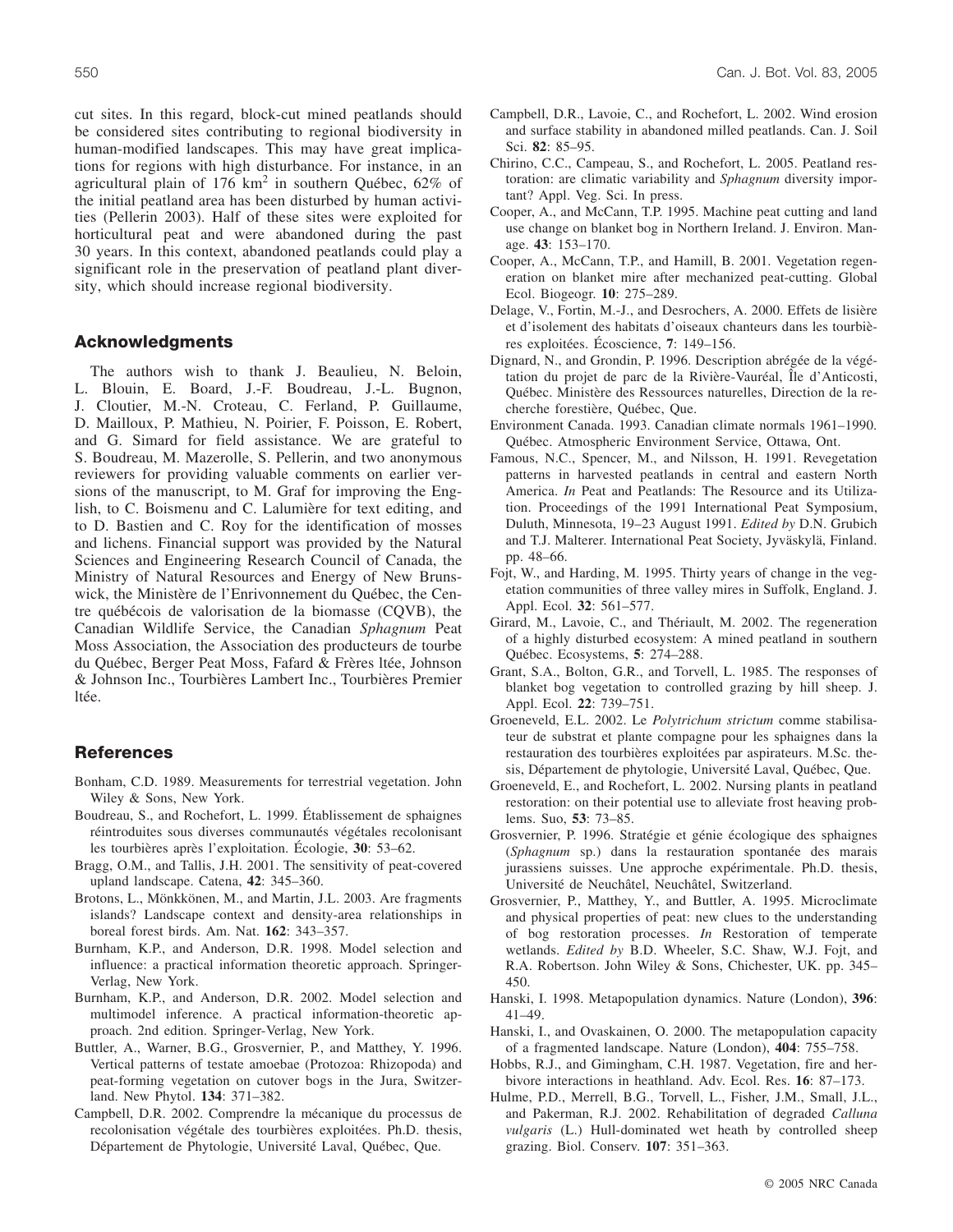- Jonsson-Ninniss, S., and Middleton, J. 1991. Effect of peat extraction on the vegetation in Wainfleet Bog, Ontario. Can. Field-Nat. **105**: 505–511.
- Lavoie, C., and Bérubé, M.-È. 2000. The natural revegetation of a vacuum-mined peatland : eight years of monitoring. Can. Field-Nat. **114**: 279–286.
- Lavoie, C., and Rochefort, L. 1996. The natural revegetation of a harvested peatland in southern Québec : A spatial and dendroecological analysis. Écoscience, **3**: 101–111.
- Lavoie, C., Zimmermann, C., and Pellerin, S. 2001. Peatland restoration in southern Québec (Canada): a paleoecological perspective. Écoscience, **8**: 247–258.
- Lavoie, C., Grosvernier, P., Girard, M., and Marcoux, K. 2003*a*. Spontaneous revegetation of mined peatlands: a useful restoration tool? Wetlands Ecol. Manage. **11**: 97–107.
- Lavoie, C., Jean, M., Delisle, F., and Létourneau, G. 2003*b*. Exotic plant species of the St. Lawrence River wetlands: a spatial and historical analysis. J. Biogeogr. **30**: 537–549.
- Lavoie, C., Saint-Louis, A., and Lachance, D. 2005. Vegetation dynamics on an abandoned vacuum-mined peatland: five years of monitoring. Wetlands Ecol. Manage. In press.
- Malterer, T.J., Verry, E.S., and Erjavec, J. 1992. Fiber content and degree of decomposition in peats: review of national methods. Soil Sci. Soc. Am. J. **56**: 1200–1211.
- Matthey, Y. 1996. Conditions écologiques de la régénération spontanée du *Sphagnion magellanici* dans le Jura suisse. Typologie, pédologie, hydrodynamique et micrométéorologie. Ph.D. thesis, Université de Neuchâtel, Neuchâtel, Switzerland.
- McCullagh, P., and Nelder, J.A. 1989. Generalized linear models. 2nd ed. Chapman & Hall, New York.
- Meade, R. 1992. Some early changes following the rewetting of a vegetated cut-over peatland surface at Danes Moss, Cheshire, UK, and their relevance to conservation management. Biol. Conserv. **61**: 31–40.
- Money, R.P. 1995. Re-establishment of a *Sphagnum* dominated flora on cut-over lowland raised bogs. *In* Restoration of temperate wetlands. *Edited by* B.D. Wheeler, S.C. Shaw, W.J. Fojt, and R.A. Robertson. John Wiley & Sons, Chichester, UK. pp. 405– 422.
- National Wetlands Working Group. 1988. Wetlands of Canada. Sustainable Development Branch, Environment Canada, Ottawa, and Polyscience Publications Inc., Montréal. Ecological Land Classification Series No. 24.
- Pan, W. 2001. Akaike's information criterion in generalized estimating equations. Biometrics, **57**: 120–125.
- Pellerin, S. 2003. Des tourbières et des hommes: l'utilisation des tourbières dans la région de Rivière-du-Loup–l'Isle-Verte. Nat. Can. **127**: 18–23.
- Poulin, M., Rocherfort, L., and Desrochers, A. 1999. Conservation of bog plant species assemblages: assessing the role of natural remnants in mined sites. Appl. Veg. Sci. **2**: 169–180.
- Price, J.S. 2001. L'hydrologie. *In* Écologie des tourbières du Québec-Labrador. *Edited by* S. Payette and L. Rochefort. Presses de l'Université Laval, Québec, Que. pp. 141–158.
- Price, J.S., and Whitehead, G.S. 2001. Developing hydrologic thresholds for *Sphagnum* recolonization on an abandoned cutover bog. Wetlands, **21**: 32–40.
- Price J.S., and Whitehead, G.S. 2004. The influence of past and present hydrological conditions on *Sphagnum* recolonization and succession in a block-cut bog, Québec. Hydrol. Process. **18**: 315–328.
- Price, J.S., Heathwaite, A.L., and Baird, A.J. 2003. Hydrological processes in abandoned and restored peatlands: An overview of management approaches. Wetlands Ecol. Manage. **11**: 65–83.
- Quinty, F., and Rochefort, L. 2003. Peatland restoration guide. 2nd ed. Canadian *Sphagnum* Peat Moss Association and New Brunswick Department of Natural Resources and Energy, Québec, Que.
- Risi, J., Brunette, C.E., Spence, D., Girard, H. 1953. Étude chimique des tourbières du Québec, Québec. Service des laboratoires, Ministère des Mines du Québec, Québec.
- Robert, É.C., Rochefort, L., and Garneau, M. 1999. Natural revegetation of two block-cut mined peatlands in eastern Canada. Can. J. Bot. **77**: 447–459.
- Rochefort, L. 2000. *Sphagnum* A keystone genus in habitat restoration. Bryologist, **103**: 503–508.
- Rochefort, L. 2001. Restauration écologique. *In* Écologie des tourbières du Québec-Labrador. *Edited by* S. Payette and L. Rochefort. Presses de l'Université Laval, Québec, Que. pp. 449– 504.
- Rochefort, L., Quinty, F., Campeau, S., Johnson, K.W., and Malterer, T.J. 2003. North American approach to the restoration of *Sphagnum* dominated peatlands. Wetlands Ecol. Manage. **11**:  $3 - 20.$
- Rowlands, R.G., and Feehan, J. 2000. The ecological future of industrially milled cutaway peatlands in Ireland. Aspects Appl. Biol. **58**: 263–270.
- Rubec, C., and Thibault, J.J. 1998. Managing Canadian peatlands– status of the resource and restoration approaches. *In* Peatland restoration and reclamation. Techniques and regulatory considerations. Proceedings of the 1998 International Peat Symposium, Duluth, Minnesota, 14–18 July 1998. *Edited by* T. Malterer, K. Johnson, and J. Stewart. International Peat Society, Jyväskylä, Finland. pp. 13–17.
- Salonen, V. 1987. Relationship between the seed rain and the establishment of vegetation in two areas abandoned after peat harvesting. Holarct. Ecol. **13**: 217–223.
- Salonen, V. 1990. Early plant succession in two abandoned cutover peatland areas. Holarct. Ecol. **13**: 217–223.
- Salonen, V. 1992. Effects of artificial plant cover on plant colonization of a bare peat surface. J. Veg. Sci. **3**: 109–112.
- Salonen, V. 1994. Revegetation of harvested peat surfaces in relation to substrate quality. J. Veg. Sci. **5**: 403–408.
- Salonen, V., and Setälä, H. 1992. Plant colonization of bare peat surface – relative importance of seed availability and soil. Ecography, **15**: 199–204.
- Salonen, V., Penttinen, A., and Särkkä, A. 1992. Plant colonization of a bare peat surface: population changes and spatial patterns. J. Veg. Sci. **3**: 113–118.
- SAS Institute Inc. 1993. SAS/STAT software: The GENMOD procedure. SAS Technical Report P-243. SAS Institute Inc., Cary, N.C.
- Sjörs, H. 1952. On the relation between vegetation and electrolytes in north Swedish mire waters. Oikos, **2**: 241–258.
- Smart, P.J., Wheeler, B.D., and Willis, A.J. 1986. Plants and peat cuttings: historical ecology of a much exploited peatlands-Thorne waste, Yorkshire, UK. New Phytol. **104**: 731–748.
- Smart, P.J., Wheeler, B.D., and Willis, A.J. 1989. Revegetation of peat excavations in a derelict raised bog. New Phytol. **111**: 733– 748.
- Soro, A., Sundberg, S., and Rydin, H. 1999. Species diversity, niche metrics and species associations in harvested and undisturbed bogs. J. Veg. Sci. **10**: 549–560.
- Thibault, J.J. 2002. New initiatives in managing peatland resources in New Brunswick, Canada. *In* Peat in Horticulture. Quality and Environmental Challenges. Proceedings of the 2002 International Peat Symposium, Pärnu, Estonia, 3–6 September 2002.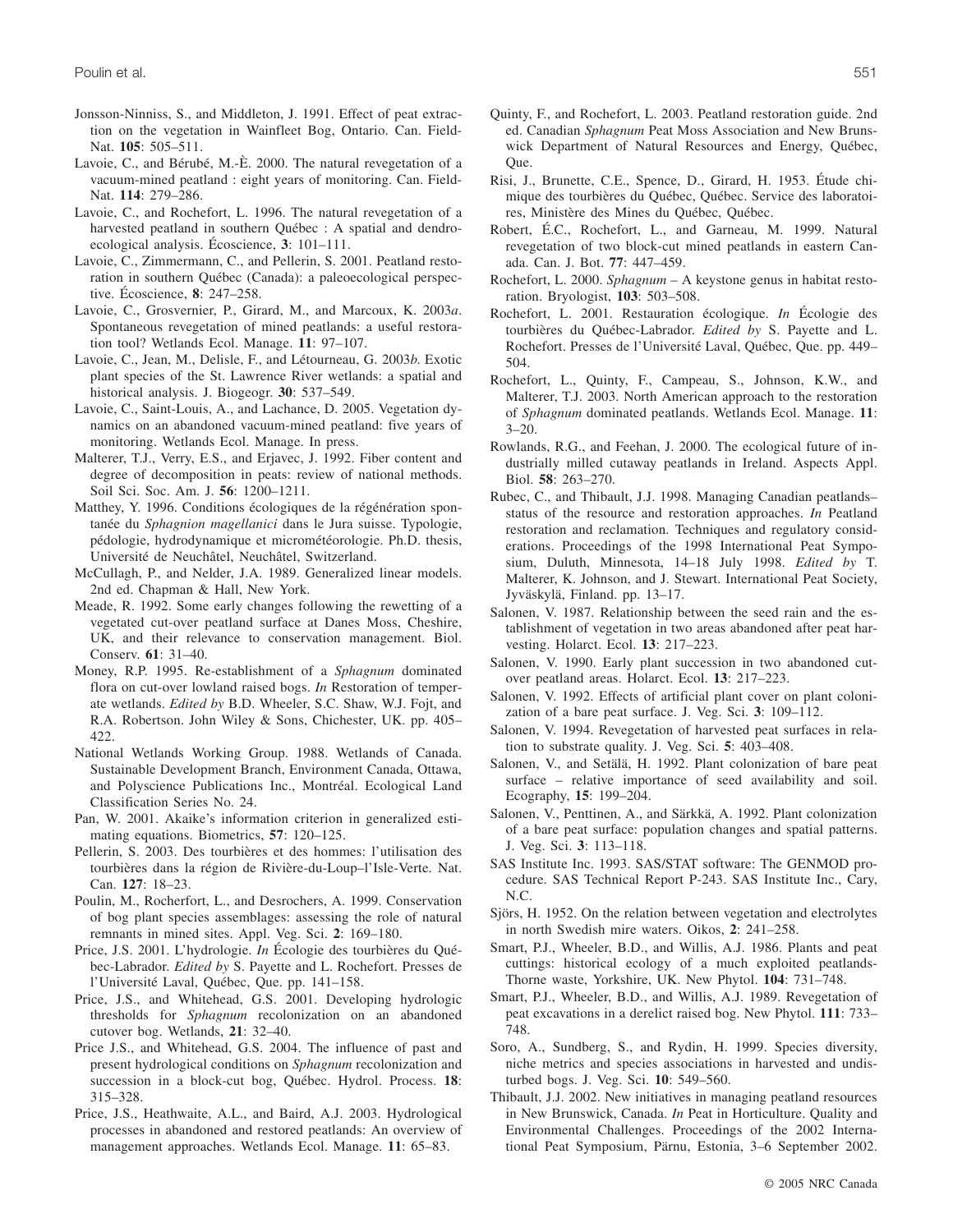*Edited by* G. Schmilewski and L. Rochefort. International Peat Society, Jyväskylä, Finland. pp. 222–228.

Thompson, S.K. 2002. Sampling. John Wiley & Sons, New York.

- Tuittila, E.-S., Rita, H., Vasander, H., and Laine, J. 2000*a*. Vegetation pattern around tussocks of *Eriophorum vaginatum* L. in a cut-away peatland in Southern Finland. Can. J. Bot. **78**: 47–58.
- Tuittila, E.-S., Vasander, H., and Laine, J. 2000*b*. Impact of rewetting on the vegetation of a cut-away peatland. App. Veg. Sci. **3**: 205–212.
- van Seters, T.E., and Price, J.S. 2001. The impact of peat harvesting and natural regeneration on the water balance of an abandoned cutover bog, Québec. Hydrol. Process. **15**: 233–248.
- Warner, B.G., and Buteau, P. 2000. The history of the peat industry in Canada. Geoscience Canada, **27**: 57–66.

### **Appendix A**

Appendix appears on the following pages.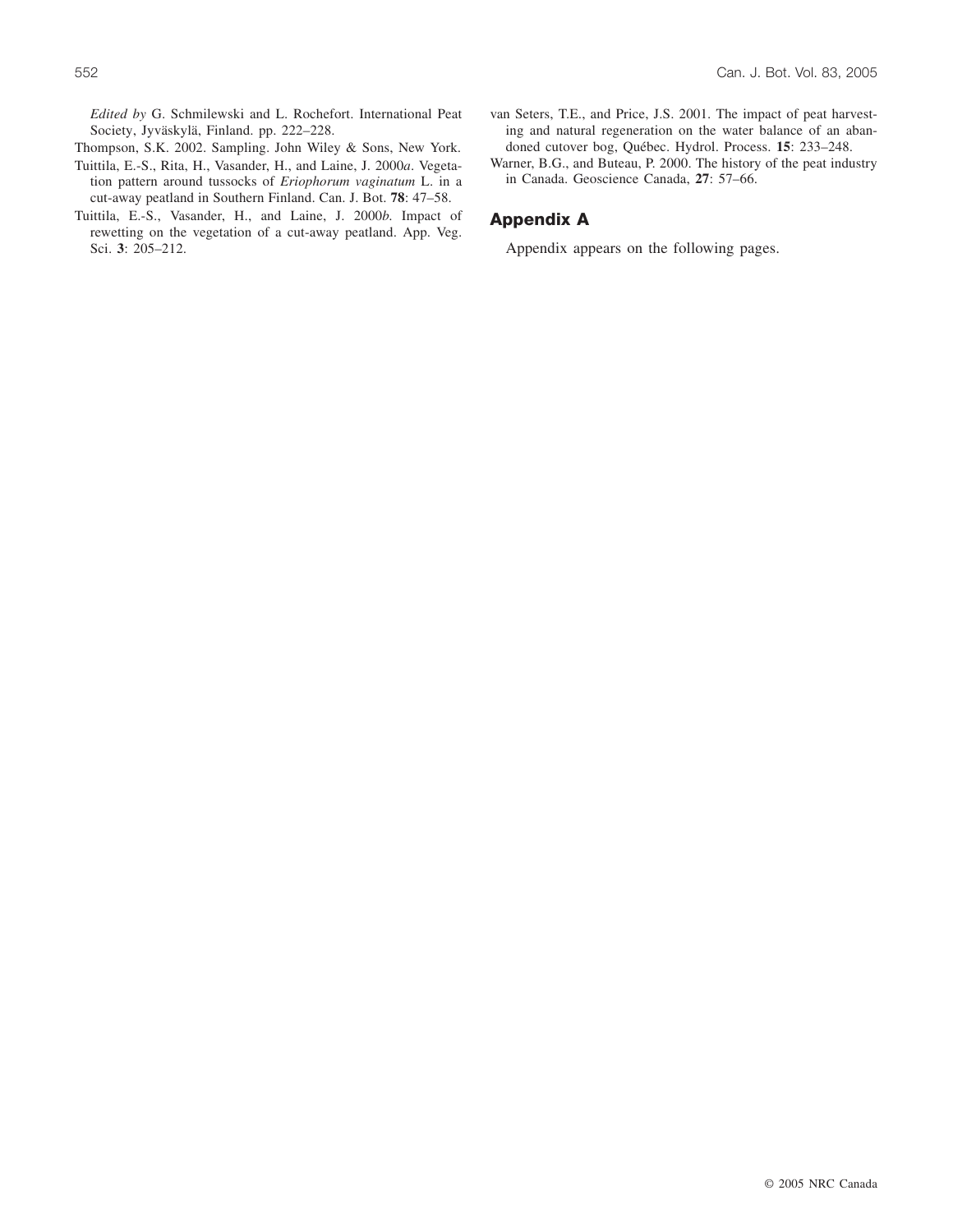| Brunswick, Canada.<br>Total                      |                                                          |                                                          |      |                                                | 96)                                                                                                                                                                                                                                                                |                                   |          |                                            |                                      |                                                    |                  |                                           |                               |                              |                                                     |
|--------------------------------------------------|----------------------------------------------------------|----------------------------------------------------------|------|------------------------------------------------|--------------------------------------------------------------------------------------------------------------------------------------------------------------------------------------------------------------------------------------------------------------------|-----------------------------------|----------|--------------------------------------------|--------------------------------------|----------------------------------------------------|------------------|-------------------------------------------|-------------------------------|------------------------------|-----------------------------------------------------|
| Ш<br>$\epsilon$                                  | 242)                                                     |                                                          |      | $\mathbf{H}$<br>$\epsilon$<br><b>Baulk</b>     |                                                                                                                                                                                                                                                                    |                                   |          | $\ensuremath{\mathsf{II}}$<br>Trench $(n)$ | 112                                  |                                                    |                  | Vacuum $(n)$                              | 34)<br>$\mathbf{H}$           |                              |                                                     |
| Species<br>code                                  | Frequency                                                | oz                                                       | Mean | Species                                        | Frequency                                                                                                                                                                                                                                                          | of                                | Mean     | Species                                    | Frequency                            | oz                                                 | Mean             | Species                                   | Frequency                     | of                           | Mean                                                |
| Mosses and liverworts                            |                                                          |                                                          |      |                                                |                                                                                                                                                                                                                                                                    |                                   |          |                                            |                                      |                                                    |                  |                                           |                               |                              |                                                     |
| $\overline{\text{str}}$<br>Pol                   | 175                                                      | $\sim$                                                   | 5.59 | $\operatorname{Pol\_str}$                      | 70                                                                                                                                                                                                                                                                 | 73                                | 4.11     | $\rm Pol\_str$                             | 95                                   | 5<br>$\infty$                                      | 8.15             | $Dic\_c$ er                               | $\frac{10}{10}$               | 334                          | $\overline{121}$                                    |
| $Myl$ _ano                                       | 130                                                      | 54                                                       | 3.09 | Ple_sch                                        | 60                                                                                                                                                                                                                                                                 | 63                                | 2.36     | $Myl$ _ano                                 | $\infty$                             | 80                                                 | 5.38             | $Pol\_str$                                |                               |                              | $1.\overline{31}$<br>$1.\overline{24}$              |
| Ple_sch                                          | 116                                                      | 48                                                       | 1.65 | $\ensuremath{\mathrm{Myl\_ano}}$               | 32                                                                                                                                                                                                                                                                 | 33                                | 1.08     | Ple_sch                                    | $\overline{51}$                      | 46                                                 | 1.36             | $Myl_$ ano                                |                               |                              |                                                     |
| Dic_und                                          | 54                                                       | 22                                                       | 0.42 | Dic_und                                        | $28$<br>26                                                                                                                                                                                                                                                         | 29                                | 0.64     | Dic_pol                                    |                                      | $\frac{1}{21}$                                     | 0.31             | Ple_sch                                   |                               |                              |                                                     |
| Dic_pol                                          | 52                                                       | $\overline{21}$                                          | 0.39 | Dic_pol                                        |                                                                                                                                                                                                                                                                    |                                   | 0.58     | Dic_und                                    | ನೆ ನೆ ನ                              |                                                    | 0.34             | $\ensuremath{\text{Poh}}\xspace_\text{m}$ |                               |                              |                                                     |
| $\ensuremath{\text{Poh\_nut}}$                   | $\frac{1}{4}$                                            |                                                          | 0.51 | $\ensuremath{\mathsf{Poh}}\xspace_\text{-mut}$ |                                                                                                                                                                                                                                                                    |                                   | 0.31     | $\ensuremath{\text{Poh\_nut}}$             |                                      |                                                    | $0.\overline{3}$ | Dic_pol                                   |                               |                              |                                                     |
| Pi <sub>c1</sub>                                 | 22                                                       |                                                          | 0.14 | Pti_cil                                        | $\begin{array}{c} \square \enspace \square \enspace \triangleright \enspace \shortrow \enspace \shortrow \\ \square \enspace \enspace \square \enspace \shortrow \enspace \shortrow \\ \shortbox{0} \enspace \enspace \shortrow \enspace \shortrow \\ \end{array}$ | $\frac{80}{24}$ and $\frac{1}{2}$ | 0.26     | C1a                                        |                                      | 25                                                 | 0.94             | Dic_und                                   | $\infty$ $\sim$ $\sim$ $\sim$ | $\frac{1}{11}$ a b b a m m m |                                                     |
| $\mathrm{Cla\_flu}$                              | $20\,$                                                   |                                                          | 0.45 | Ste_ser                                        |                                                                                                                                                                                                                                                                    |                                   | 0.05     | $\text{War}\_\text{flu}$                   |                                      |                                                    | 0.15             | Aul_pal                                   |                               |                              |                                                     |
| Dic_cer                                          |                                                          |                                                          | 0.18 | Tet_pel                                        |                                                                                                                                                                                                                                                                    |                                   | 0.07     | $Pti$ _cil                                 |                                      |                                                    | 0.08             | Dic_sco                                   |                               |                              |                                                     |
| Tet_pel                                          |                                                          |                                                          | 0.07 | Dic_sco                                        |                                                                                                                                                                                                                                                                    |                                   | 0.03     | Tet_pel                                    |                                      |                                                    | 0.09             | $War\_flu$                                |                               |                              |                                                     |
| $\ensuremath{\text{War}\xspace_\perp\text{flu}}$ |                                                          |                                                          | 0.08 | Dic_cer                                        |                                                                                                                                                                                                                                                                    |                                   | 0.01     | $War\_exa$                                 |                                      |                                                    | 0.05             |                                           |                               |                              |                                                     |
| Dic_sco                                          |                                                          |                                                          | 0.03 | $\text{War\_exa}$                              |                                                                                                                                                                                                                                                                    |                                   | 0.01     | Dic_sco                                    |                                      |                                                    | 0.03             |                                           |                               |                              |                                                     |
| Ste_ser                                          |                                                          |                                                          | 0.03 | $\text{War}\_\text{flu}$                       |                                                                                                                                                                                                                                                                    |                                   | 0.01     | Aul_pal                                    |                                      |                                                    | 0.02             |                                           |                               |                              |                                                     |
| $War\_exa$                                       | $\begin{array}{c}\n5 & 2 \\ 1 & 3 \\ 2 & 4\n\end{array}$ | $\Gamma$ o $\infty$ o $\sim$ $\sim$ $\sim$ $\sim$ $\sim$ | 0.03 | $Cla_{n}$ flu                                  |                                                                                                                                                                                                                                                                    |                                   | 0.03     | Dic_cer                                    | $999$ $\infty$ $4 \infty$ $\sim$ $-$ | $0$ $\infty$ $\sim$ $+$ $\infty$ $\sim$ $\sim$ $-$ | 0.02             |                                           |                               |                              |                                                     |
| Aul_pal                                          |                                                          |                                                          | 0.01 |                                                |                                                                                                                                                                                                                                                                    |                                   |          | Ste_ser                                    |                                      |                                                    | 0.02             |                                           |                               |                              |                                                     |
| Lichens                                          |                                                          |                                                          |      |                                                |                                                                                                                                                                                                                                                                    |                                   |          |                                            |                                      |                                                    |                  |                                           |                               |                              |                                                     |
| $\mathrm{Cla\_ran}$                              | 129                                                      | 53                                                       | 2.22 | $Cla_T$ an                                     | 62                                                                                                                                                                                                                                                                 | $\mathcal{S}$                     | 2.74     | $\mathrm{Cla\_ran}$                        | 2                                    | 57                                                 | 2.34             | $Cla\_ran$                                |                               |                              | $\begin{array}{c} 0.35 \\ 0.06 \\ 0.03 \end{array}$ |
| $Cla$ <sub>_mit</sub>                            | 59                                                       | $\overline{24}$                                          | 0.57 | $Cla$ def                                      | 85.3758888                                                                                                                                                                                                                                                         | $\overline{a}$                    | 1.72     | $Cla$ mit                                  | 25                                   |                                                    | 0.43             | $C1a_{c}$ cen                             | $m - 1$                       | onnmmmmmm                    |                                                     |
| $Cla$ <sub>-def</sub>                            | 58                                                       |                                                          | 0.6  | $Cla\_crt$                                     |                                                                                                                                                                                                                                                                    | 39                                |          | $Cla$ <sub>_def</sub>                      |                                      |                                                    | 0.28             | $C1a_{C}$ coc                             |                               |                              |                                                     |
| $\mathrm{Cla\_crt}$                              | 54                                                       | 242                                                      | 0.83 | $Cla\_mit$                                     |                                                                                                                                                                                                                                                                    |                                   | 0.92     | $Cla_{cr}$ t                               |                                      |                                                    | 0.28             | $Cla_{c}$ crt                             |                               |                              |                                                     |
| $Cla$ <sub>_chl</sub>                            | $\overline{4}$                                           |                                                          | 0.36 | $Cla_{\rm c}$ cri                              |                                                                                                                                                                                                                                                                    |                                   | 0.79     | $C1a$ _chl                                 |                                      |                                                    | 0.24             | $Cla_$ _fim                               |                               |                              |                                                     |
| $Cla_{c}$ cri                                    | 3040                                                     | $\overline{16}$                                          | 0.37 | Cla_chl                                        |                                                                                                                                                                                                                                                                    |                                   | 0.63     | $Cla_{\_}coc$                              | 10 m 9 x 9 6 6 7 5 4 4 4 4 5 6 7 8   |                                                    | 0.25             | Cla_mit                                   |                               |                              | 0.03<br>0.03<br>0.03<br>0.03                        |
| $Cla\_ste$                                       |                                                          | $\overline{10}$                                          | 0.14 | $Cla$ <sub>_</sub> mac                         |                                                                                                                                                                                                                                                                    |                                   | 0.68     | $Cla_{\_}cri$                              |                                      |                                                    | 0.13             | $Cla$ <sub>-phy</sub>                     |                               |                              |                                                     |
| $Cla\_mac$                                       |                                                          | $\supseteq$                                              | 0.29 | $Cla$ <sub>_ste</sub>                          |                                                                                                                                                                                                                                                                    |                                   | 0.27     | $Cla_{c}$ cen                              |                                      |                                                    | 0.05             | $Cla$ <sub>-Sp</sub> .                    |                               |                              |                                                     |
| $Cla$ <sub>_cen</sub>                            | 23                                                       | $\overline{10}$                                          | 0.16 | $Cla$ <sub>cen</sub>                           | $16\,$                                                                                                                                                                                                                                                             | けんはけんこう4441                       | 0.32     | $Cla$ <sub>-Sp</sub> .                     |                                      |                                                    | 0.07             | $Cla\_ste$                                |                               |                              |                                                     |
| $Cla\_fin$                                       |                                                          |                                                          | 0.18 | $Cla\_fim$                                     |                                                                                                                                                                                                                                                                    |                                   | 0.35     | $Cla\_fim$                                 |                                      |                                                    | 0.08             |                                           |                               |                              |                                                     |
| $Cla_{\_}coc$                                    | $\overline{21}$                                          |                                                          | 0.25 | $Cla$ <sub>-Sp</sub> .                         | $\frac{15}{13}$                                                                                                                                                                                                                                                    |                                   | $0.18\,$ | $Cla$ _mac                                 |                                      |                                                    | 0.04             |                                           |                               |                              |                                                     |
| $Cla$ <sub>-Sp</sub> .                           | $\overline{c}$                                           |                                                          | 0.11 | $Cla_{\_}coc$                                  |                                                                                                                                                                                                                                                                    |                                   | 0.33     | $Cla_{\rm \_COT}$                          |                                      |                                                    | 0.14             |                                           |                               |                              |                                                     |
| $Cla\_gra$                                       | $\overline{10}$                                          |                                                          | 0.06 | $Cla_{gra}$                                    | $\circ$                                                                                                                                                                                                                                                            |                                   | $0.11$   | $Cla$ <sub><math>\_\</math>fur</sub>       |                                      |                                                    | 0.04             |                                           |                               |                              |                                                     |
| $Cla$ <sub>-COT</sub>                            |                                                          |                                                          | 0.12 | $Cla_$ bot                                     |                                                                                                                                                                                                                                                                    |                                   | 0.06     | $Cla_{gra}$                                |                                      |                                                    | 0.04             |                                           |                               |                              |                                                     |
| $Cla$ <sub>-phy</sub>                            | $0 \times 0 \times 4$                                    |                                                          | 0.04 | $Cla_{C}$ or                                   | $N$ $N$ $4$                                                                                                                                                                                                                                                        |                                   | 0.15     | $Cla\_ste$                                 |                                      |                                                    | 0.06             |                                           |                               |                              |                                                     |
| $Cla\_bot$                                       |                                                          |                                                          | 0.03 | $Cla_{\_}con$                                  |                                                                                                                                                                                                                                                                    |                                   | 0.04     | $Cla_d$ dig                                |                                      |                                                    | 0.03             |                                           |                               |                              |                                                     |
| $\mathrm{Cla\_fur}$                              |                                                          |                                                          | 0.02 | $Cla\_par$                                     | $\overline{\mathcal{A}}$                                                                                                                                                                                                                                           |                                   | 0.04     | $Cla$ <sub>-phy</sub>                      |                                      |                                                    | 0.04             |                                           |                               |                              |                                                     |
| $Cla$ <sub>-</sub> par                           |                                                          |                                                          | 0.02 | $Cla$ <sub>-Phy</sub>                          | $\overline{4}$                                                                                                                                                                                                                                                     |                                   | 0.04     | $Cla\_bot$                                 |                                      |                                                    | 0.01             |                                           |                               |                              |                                                     |
| $\mathrm{Cla\_dig}$                              | 4                                                        | O O X 4 4 W N N N N N                                    | 0.02 | $\mathrm{Cla\_dig}$                            |                                                                                                                                                                                                                                                                    |                                   | 0.01     |                                            |                                      |                                                    |                  |                                           |                               |                              |                                                     |
| $Cla_{\_}con$                                    |                                                          |                                                          | 0.02 | $Cla$ <sub>_fur</sub>                          |                                                                                                                                                                                                                                                                    |                                   |          |                                            |                                      |                                                    |                  |                                           |                               |                              |                                                     |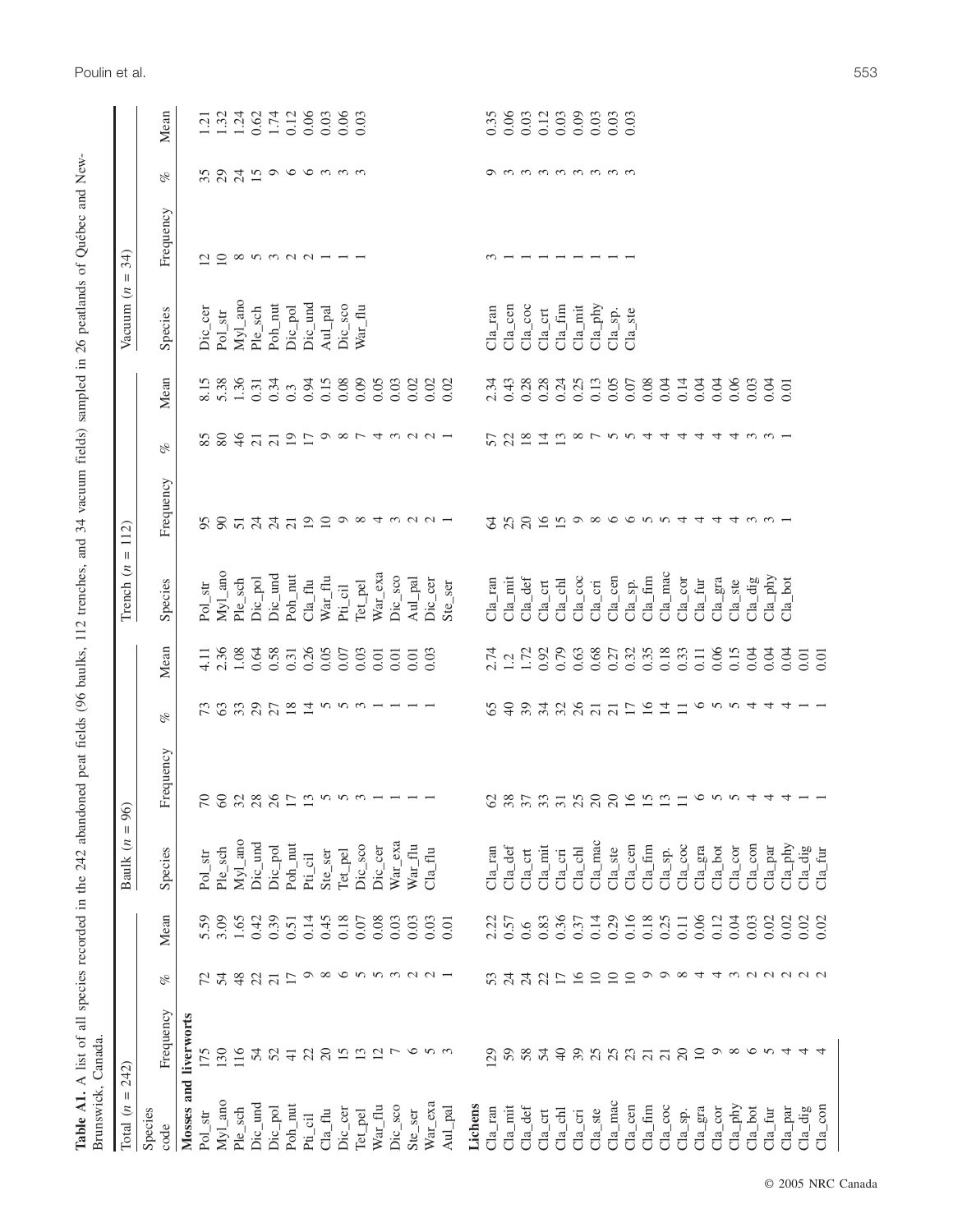| $Table A1$ (continued).                          |                        |                          |                  |                               |                                                                                              |                                                         |        |                                       |                          |                                                                                                 |                  |                               |                          |                           |                                       |
|--------------------------------------------------|------------------------|--------------------------|------------------|-------------------------------|----------------------------------------------------------------------------------------------|---------------------------------------------------------|--------|---------------------------------------|--------------------------|-------------------------------------------------------------------------------------------------|------------------|-------------------------------|--------------------------|---------------------------|---------------------------------------|
| Ш<br>Total $(n)$                                 | 242)                   |                          |                  | $\, \parallel$<br>Baulk $(n)$ | $\mathcal{Q}(\mathcal{O})$                                                                   |                                                         |        | $\mathbf{I}$<br>Trench $(n)$          | 112)                     |                                                                                                 |                  | Vacuum $(n)$                  | 34)<br>$\mathbf{I}$      |                           |                                       |
| Species<br>code                                  | Frequency              | $\mathscr{C}$            | Mean             | Species                       | Frequency                                                                                    | oz.                                                     | Mean   | Species                               | Frequency                | $\mathscr{C}$                                                                                   | Mean             | Species                       | Frequency                | oz.                       | Mean                                  |
| Sphagnum                                         |                        |                          |                  |                               |                                                                                              |                                                         |        |                                       |                          |                                                                                                 |                  |                               |                          |                           |                                       |
| $Spin_$ rub                                      | 141                    | 58                       | 6.58             | Sph_rub                       | $\sim$                                                                                       | $\overline{\mathrm{30}}$                                | 0.69   | Sph_rub                               | 108                      | 66                                                                                              | 13.41            | $Sph\_rub$                    |                          | n                         | 0.76                                  |
| Sph_mag                                          | 69                     | 29                       | 2.19             | Sph_mag                       |                                                                                              |                                                         | 0.06   | Sph_fal                               | 67                       | $\infty$                                                                                        | 3.04             | $Sph\_fal$                    | $200 -$                  |                           | 0.35                                  |
| Sph_fal                                          | 69                     | 29                       |                  | Sph_fus                       |                                                                                              |                                                         | 0.05   | Sph_mag                               | $\mathcal{Z}$            | 57                                                                                              | 4.67             | $\mathrm{Sph\_sp}$            |                          |                           |                                       |
| Sph_fus                                          | 67                     | 28                       | 1.46             | Sph_ang                       |                                                                                              |                                                         | $0.07$ | Sph_fus                               | 63                       | 56                                                                                              | 3.93             | $\mathrm{Sph}\_ \mathrm{pap}$ | $\overline{\phantom{0}}$ |                           | $\frac{0.12}{0.03}$                   |
| Sph_rus                                          | 50                     | $\overline{21}$          | 0.7              | Sph_sp                        |                                                                                              |                                                         | 0.29   | Sph_rus                               | 49                       | $\frac{4}{4}$                                                                                   | 1.51             | Sph_mag                       |                          |                           | 0.03                                  |
| $Sph\_ang$                                       | 30                     | 12                       | 0.33             | Sph_rus                       | 9.49999999                                                                                   | $4 w w w -$                                             | 0.01   | Sph_ang                               | 27                       | $\overline{24}$                                                                                 | 0.64             | Sph_fus                       |                          | 00000000                  | $0.03$<br>$0.06$                      |
| Sph_cus                                          | 20                     |                          | 0.15             | Sph_pap                       |                                                                                              |                                                         | 0.01   | Sph_cus                               | 19                       | 17                                                                                              | 0.29             | $Spin_$ fim                   |                          |                           |                                       |
| $Sph\_sp$                                        | $\overline{19}$        | $\infty \infty \infty$ 4 | $0.34$<br>$0.12$ | $Sph\_gir$                    |                                                                                              |                                                         | 0.01   | Sph_fim                               | $\frac{8}{16}$           | $\overline{16}$                                                                                 | 0.25             | Sph_cus                       |                          |                           | 0.12                                  |
| Sph_fim                                          | 19                     |                          |                  |                               |                                                                                              |                                                         |        | $\mathrm{Sph}_-\mathrm{sp}$           |                          | $\vec{a}$ $\upsilon$ $\upsilon$ $\upsilon$ $\alpha$ $\alpha$ $\alpha$                           | 0.44             |                               |                          |                           |                                       |
| $Sph\_rip$                                       | 10                     |                          | $\overline{0}$ . |                               |                                                                                              |                                                         |        | $Sph\_rip$                            | $\overline{10}$          |                                                                                                 | 0.21             |                               |                          |                           |                                       |
| $\mathrm{Sph}\_ \mathrm{pap}$                    |                        |                          | 0.07             |                               |                                                                                              |                                                         |        | $Sph\_pul$                            |                          |                                                                                                 | 0.43             |                               |                          |                           |                                       |
| $Sph\_pul$                                       | $\circ$ $\circ$ $\sim$ |                          | 0.2              |                               |                                                                                              |                                                         |        | $Sph\_pap$                            | $\infty$ $\sim$ $\infty$ |                                                                                                 | 0.13             |                               |                          |                           |                                       |
| $\mathrm{Sph}\_{\mathrm{gir}}$                   |                        |                          | 0.03             |                               |                                                                                              |                                                         |        | $Sph\_gir$                            |                          |                                                                                                 | 0.06             |                               |                          |                           |                                       |
| Sph_fla                                          |                        |                          | 0.14             |                               |                                                                                              |                                                         |        | Sph_fla                               |                          |                                                                                                 | 0.29             |                               |                          |                           |                                       |
| $Sph$ $\lim$                                     | v4                     |                          | 0.02             |                               |                                                                                              |                                                         |        | $Sph$ $lin$                           | n 4 w                    |                                                                                                 | 0.04             |                               |                          |                           |                                       |
| $Sph\_squ$                                       |                        |                          | 0.02             |                               |                                                                                              |                                                         |        | Sph_squ                               |                          |                                                                                                 | 0.04             |                               |                          |                           |                                       |
| Herbs and ferns                                  |                        |                          |                  |                               |                                                                                              |                                                         |        |                                       |                          |                                                                                                 |                  |                               |                          |                           |                                       |
| $Rub$ _cha                                       | 105                    | 43                       | 1.71             | Rub_cha                       | $\frac{4}{4}$                                                                                | $\frac{4}{6}$                                           | 2.22   | Eri_vag                               | 58                       |                                                                                                 | 4.14             | Eri_vag                       | $\overline{21}$          | $\mathcal{L}$             | 8.97                                  |
| Eri_vag                                          | 101                    | $\frac{1}{4}$            | 3.77             | Eri_vag                       |                                                                                              |                                                         | 1.49   | Rub_cha                               | $^{49}$                  | $\frac{4}{3}$                                                                                   | 1.3              | Eri_ang                       |                          |                           | 2.85                                  |
| $\mathrm{Dro\_rot}$                              | 59                     | 24                       | 0.56             | $Cor\_can$                    | 22                                                                                           | 23                                                      | 0.92   | Dro_rot                               | 46                       | $\frac{1}{4}$                                                                                   | 0.91             | Rub_cha                       | $\frac{2}{12}$           |                           | 1.61                                  |
| $Car\_sp.$                                       | 48                     | 20                       | 1.09             | $Car_sp.$                     | $\circledcirc \circledcirc \circledcirc \circledcirc \circledcirc \circledcirc \circledcirc$ |                                                         | 0.24   | $Car_sp.$                             | 34                       | 30                                                                                              | 1.82             | $_{\text{Jun}\_}$ bre         | $\circ$                  | 3580                      | 5.12                                  |
| Eri_ang                                          | $\overline{4}$         | $\overline{17}$          | 1.68             | $Dro_rot$                     |                                                                                              |                                                         | 0.13   | Eri_ang                               | $\frac{23}{16}$          | $\overline{21}$                                                                                 | 2.64             | $Car_sp.$                     |                          | $15$ $12$                 |                                       |
| $Cor\_can$                                       | 40                     | $\overline{17}$          | 0.6              | Eri_ang                       |                                                                                              |                                                         | 0.14   | $Cor\_can$                            |                          | $\frac{4}{1}$ $\frac{3}{2}$                                                                     | 0.48             | $\mathrm{Dro\_rot}$           |                          |                           |                                       |
| $\rm Eri\_vir$                                   | 17                     | $\overline{ }$           | 0.33             | $\mbox{Pre\_aqu}$             |                                                                                              |                                                         | 0.26   | $\operatorname{Eri}\_ {\mathrm{vir}}$ | $\overline{4}$           |                                                                                                 | 0.63             | Agr_sca                       |                          |                           |                                       |
| $Rhy_alt$                                        | 16                     | $\overline{ }$           | 0.55             | Mel_lin                       |                                                                                              | $\circ \circ \circ \circ \circ \circ \circ \circ \circ$ | 0.04   | $Rhy_alk$                             | $\overline{1}$           |                                                                                                 | 1.18<br>0.25     | $Cor\_can$                    | ち 4 さ さ さ 2 2 2 2 2 2 1  | $\circ \circ \circ \circ$ | 1.06<br>0.65<br>0.012<br>0.26<br>0.26 |
| Pte_aqu                                          | 15                     | $\circ$                  | 0.24             | $Tri\_bor$                    |                                                                                              |                                                         | 0.03   | Pte_aqu                               | $\infty$ $\infty$        |                                                                                                 |                  | $\operatorname{Eri\_vir}$     |                          |                           |                                       |
| Mel_lin                                          | $\circ$                | 4                        | 0.04             | $Mai\_can$                    |                                                                                              |                                                         | 0.02   | Mel_lin                               |                          |                                                                                                 | 0.06             | $Cal\_can$                    |                          |                           |                                       |
| $_{\text{Jun}\_}$ bre                            | $\circ$                |                          | 0.72             | $Cop\_gro$                    |                                                                                              |                                                         | 0.04   | $Car\_can$                            | $\overline{4}$           |                                                                                                 | 0.25             | $Car\_can$                    |                          | $\circ$                   | $0.24$<br>$0.12$                      |
| $Car\_can$                                       | $\circ$                |                          | 0.15             | $Dro\_int$                    |                                                                                              |                                                         | 0.01   | $Osm\_cin$                            |                          |                                                                                                 | 0.04             | Pte_aqu                       |                          |                           |                                       |
| $\ensuremath{\mathrm{Typ}}\xspace_\textit{-SP}.$ | nnnnn                  |                          | 0.03             | Labiaea                       |                                                                                              |                                                         | 0.01   | $Car\_dis$                            |                          |                                                                                                 | 0.15             | $\text{Mai\_tri}$             |                          | $\circ \circ \circ$       | 0.09                                  |
| $Spin\_alb$                                      |                        |                          | 0.16             | $Rhy_alk$                     |                                                                                              |                                                         | 0.01   | Cyp_aca                               |                          |                                                                                                 | 0.03             | $Spin\_alb$                   |                          |                           | $0.71$<br>$0.06$                      |
| $Mai\_tri$                                       |                        |                          | 0.06             |                               |                                                                                              |                                                         |        | $Dro\_int$                            |                          |                                                                                                 | $0.11$           | Typ_sp.                       |                          | $\circ$ mmmm              |                                       |
| $Osm\_cin$                                       |                        |                          | 0.04             |                               |                                                                                              |                                                         |        | Labiaea                               |                          |                                                                                                 | 0.03             | Cop_gro                       |                          |                           | 0.03                                  |
| $Mai\_can$                                       |                        |                          | 0.02             |                               |                                                                                              |                                                         |        | Mai_tri                               |                          |                                                                                                 | $\overline{0}$ . | $Mai\_can$                    |                          |                           | 0.03                                  |
| $Tri\_bor$                                       |                        |                          | 0.02             |                               |                                                                                              |                                                         |        | $Spin\_alb$                           |                          |                                                                                                 | 0.13             | $Osm\_cin$                    |                          |                           | 0.18                                  |
| Labiaea                                          | $\overline{4}$         |                          | 0.02             |                               |                                                                                              |                                                         |        | $Type_sp.$                            |                          |                                                                                                 | 0.05             | $Rhy_alt$                     |                          |                           | 0.03                                  |
| $Dro\_int$                                       | 4                      |                          | 0.05             |                               |                                                                                              |                                                         |        | Cop_gro                               |                          |                                                                                                 | 0.05             |                               |                          |                           |                                       |
| $Cop\_gro$                                       | 4                      |                          | 0.05             |                               |                                                                                              |                                                         |        | $Mai\_can$                            | 4.0.0.0.0.0.0.0.0.4      | $\vec{u} \rightarrow u \rightarrow 4 \omega \omega \omega \omega \omega \omega \omega \omega -$ | 0.03             |                               |                          |                           |                                       |
| Agr_sca                                          |                        |                          | 0.02             |                               |                                                                                              |                                                         |        | Agr_sca                               |                          |                                                                                                 | 0.02             |                               |                          |                           |                                       |

© 2005 NRC Canada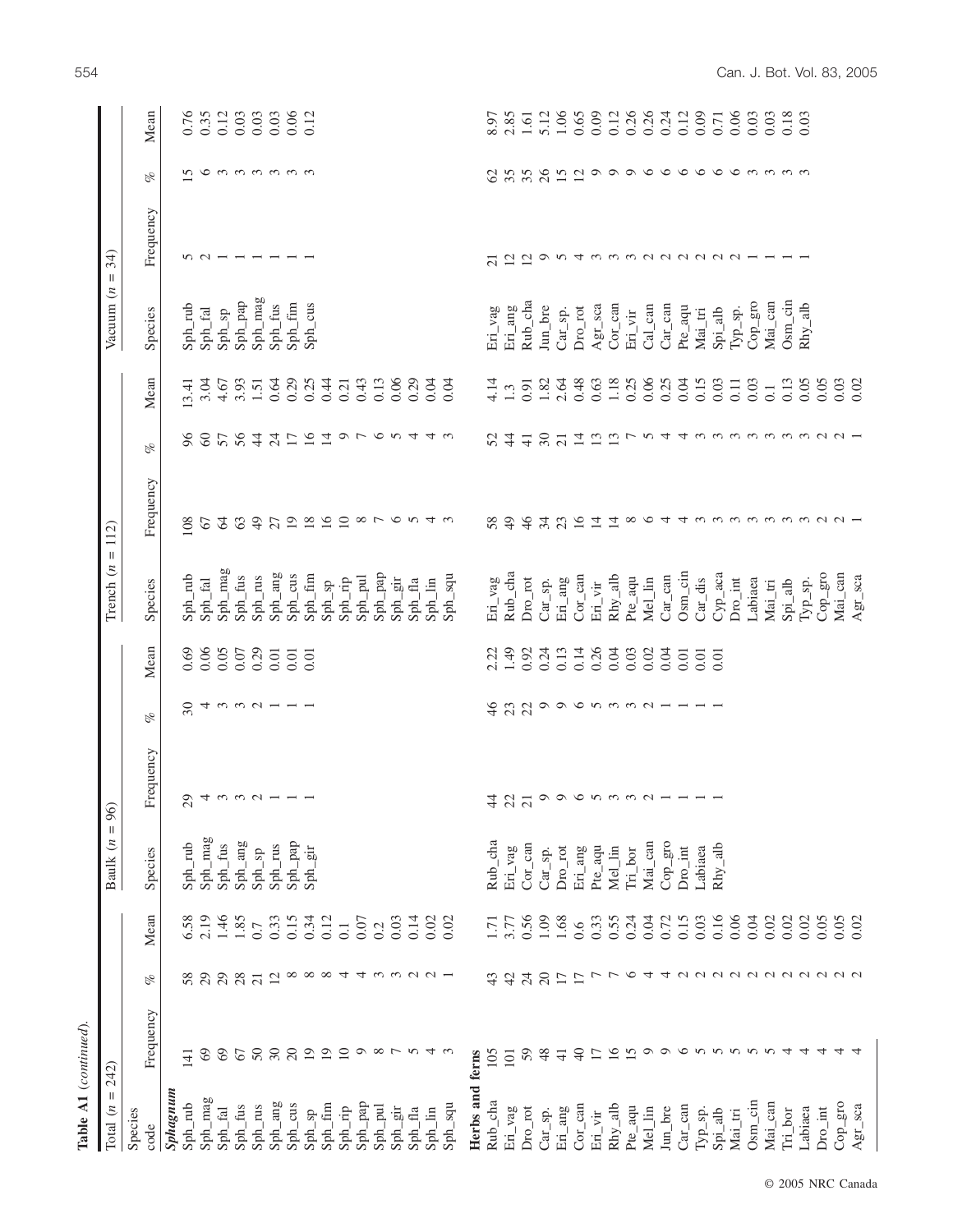| <b>Table A1.</b> ( <i>continued</i> )                  |                            |                 |                  |                                                      |                          |                          |       |                                           |                                       |                  |                  |                                          |                                                                                            |                                                                                     |                     |
|--------------------------------------------------------|----------------------------|-----------------|------------------|------------------------------------------------------|--------------------------|--------------------------|-------|-------------------------------------------|---------------------------------------|------------------|------------------|------------------------------------------|--------------------------------------------------------------------------------------------|-------------------------------------------------------------------------------------|---------------------|
| Ш<br>Total $(n)$                                       | 242)                       |                 |                  | $\mid \mid$<br>Baulk $(n$                            | 96)                      |                          |       | $\ensuremath{\mathsf{H}}$<br>Trench $(n)$ | 112)                                  |                  |                  | Vacuum $(n)$                             | 34)<br>$\label{eq:1} \prod_{i=1}^n \mathbb{E}[\mathbf{1}_{\mathcal{A}_i}^{\mathcal{A}_i}]$ |                                                                                     |                     |
| Species<br>code                                        | Frequency                  | of              | Mean             | Species                                              | Frequency                | C <sub>K</sub>           | Mean  | Species                                   | Frequency                             | of               | Mean             | Species                                  | Frequency                                                                                  | of                                                                                  | Mean                |
| $Cyp_$ aca                                             |                            |                 | 0.01             |                                                      |                          |                          |       | $Cal\_can$                                | $\overline{ }$                        |                  | 0.02             |                                          |                                                                                            |                                                                                     |                     |
| $Car\_dis$                                             | $\omega$ $\omega$ $\omega$ |                 | 0.07             |                                                      |                          |                          |       | $Tri\_bor$                                |                                       |                  | 0.01             |                                          |                                                                                            |                                                                                     |                     |
| $Cal\_can$                                             |                            |                 | 0.05             |                                                      |                          |                          |       |                                           |                                       |                  |                  |                                          |                                                                                            |                                                                                     |                     |
|                                                        | Shrubs and subshrubs       |                 |                  |                                                      |                          |                          |       |                                           |                                       |                  |                  |                                          |                                                                                            |                                                                                     |                     |
| $\mathrm{Kal\_ang}$                                    | 228                        | 54              | 38.63            | $\mathrm{Kal\_ang}$                                  | 96                       | $\approx$                | 44.53 | Kal_ang                                   | 112                                   | $\overline{100}$ | 42.64            | Kal_ang                                  | $\overline{c}$                                                                             | 59                                                                                  | 8.73                |
| $\rm Led\_gro$                                         | 226                        | 93              | 33.47            | Led_gro                                              | 96                       | 100                      | 32.35 | Led_gro                                   | 112                                   | 100              | 42.42            | Led_gro                                  | 18                                                                                         | 53                                                                                  | 7.12                |
| $Cha_cal$                                              | 222                        | 92              | 21.6             | Vac_ang                                              | 95                       | 99                       | 40.71 | $Cha\_cal$                                | $\Xi$                                 | 99               | 25.5             | Cha_cal                                  | $\overline{c}$                                                                             | 59                                                                                  | 6.58                |
| $\mbox{Vac\_ang}$                                      | 220                        | $\overline{91}$ | 29.47            | $Cha_cal$                                            | $\overline{91}$          | 95                       | 22.36 | Vac_ang                                   | 109                                   | 57               | 26.93            | $\ensuremath{\text{Vac}_{-}}\xspace$ ang | 16                                                                                         | $\ddot{t}$                                                                          | 6.12                |
| $Rho\_can$                                             | 177                        | 73              | 9.95             | $Rho\_can$                                           | 70                       | 73                       | 10.22 | $Rho\_can$                                | 96                                    | 86               | 12.32            | Vac_mac                                  | $\Box$                                                                                     | 324                                                                                 | 2.09                |
| Kal_pol                                                | 96                         | $\sqrt{4}$      | 1.82             | $Pyr_$ -arb                                          | 32                       | 33                       | 1.26  | Kal_pol                                   | $63\,$                                | 56               | 3.21             | Rho_can                                  | $\Box$                                                                                     |                                                                                     | 1.4                 |
| $Pyr_$ -arb                                            | 67                         | 28              | 1.06             | Kal_pol                                              | 28                       | 29                       | 0.77  | Gau_his                                   | 35                                    | $\overline{31}$  | 0.93             | Emp_nig                                  | $\infty$                                                                                   |                                                                                     | $\frac{1.71}{1.68}$ |
| Vac_mac                                                | 52                         | $\overline{21}$ | 1.3              | Nem_muc                                              | $18\,$                   | $\overline{19}$          | 1.77  | Vac_mac                                   | 34                                    | 30               | 2.06             | $Pyr_$ -arb                              |                                                                                            |                                                                                     |                     |
| Nem_muc                                                | 43                         | 18              | 1.5              | Bet_pum                                              | $\Box$                   | $\Box$                   | 1.06  | $Pyr_arb$                                 | 29                                    | 26               | 0.7              | Kal_pol                                  |                                                                                            | $\frac{8}{2}$ $\frac{1}{2}$ $\frac{1}{2}$ $\frac{1}{2}$ $\frac{1}{2}$ $\frac{1}{2}$ |                     |
| Gau_his                                                | 42                         | $\overline{17}$ | 64.0             | Vib_nud                                              | 011                      | 0 <sub>L</sub>           | 0.36  | Nem_muc                                   | 22                                    | 20               | 1.55             | $Myr\_gal$                               |                                                                                            |                                                                                     | 0.74                |
| Emp_nig                                                | 32                         | 13              | 1.79             | Emp_nig                                              |                          |                          | 1.9   | Emp_nig                                   | $\overline{17}$                       | 15               | 1.72             | Vac_myr                                  |                                                                                            |                                                                                     | 0.56                |
| $\ensuremath{\text{Vac}_{\_\!\_}myr}$                  | 26                         | $\Box$          |                  | Vac_mac                                              |                          |                          | 0.15  | Vac_myr                                   | $\overline{17}$                       | 15               | 1.56             | Nem_muc                                  | $0.0000$ m m m m m $-$                                                                     |                                                                                     |                     |
| Vac_oxy                                                | 25                         | $\overline{10}$ | 0.96             | $\ensuremath{\text{Vac}\xspace_\text{o} \text{axy}}$ | $\circ$                  |                          | 0.09  | Vac_oxy                                   | $\overline{17}$                       | $15 \n2$         | 1.93             | $Sal_sp.$                                |                                                                                            | $\circ$                                                                             | $0.15$<br>0.09      |
| Myr_gal                                                | 23                         | $\overline{10}$ | 0.69             | Gau_his                                              | $\sim$                   | $\sigma v 4$             | 0.14  | $Myr$ <sub>-gal</sub>                     | $\overline{4}$                        |                  | 1.15             | Gau_his                                  |                                                                                            |                                                                                     |                     |
| Bet_pum                                                | 22                         | $\circ$         | 0.81             | Gay_bac                                              | 4                        |                          | 0.5   | Bet_pum                                   | $\Box$                                | $\overline{10}$  | 0.85             | Vac_oxy                                  |                                                                                            |                                                                                     | 0.21                |
| $Vib_$ nud                                             | $\overline{19}$            | $\infty$        | 0.2              | $Myr$ <sub>-gal</sub>                                | 4                        | 4                        | 0.15  | $Vib_$ nud                                | $\overline{10}$                       |                  | 0.11             | $\text{Gay\_bac}$                        |                                                                                            | $\circ$ m m m                                                                       | 0.03                |
| Gay_bac                                                | $\frac{13}{10}$            | $N \, 4$        | 0.54             | $Sal\_pyr$                                           | 4                        | $\overline{4}$           | 0.07  | And_pol                                   |                                       | ついい              | 0.21             | Rub_set                                  |                                                                                            |                                                                                     | 0.47                |
| $Sal$ -pyr                                             |                            |                 | 0.08             | Vac_myr                                              | 4                        | $4\omega$                | 0.4   | Gay_bac                                   |                                       |                  | 0.73             | Sal_pyr                                  |                                                                                            |                                                                                     | 0.03                |
| And_pol                                                | $\sigma$ $\tau$            | 4               | $\overline{0}$ . | Gay_dum                                              | $\omega$                 |                          | 0.07  | $Sal$ -pyr                                |                                       | 4                | $\overline{0}$ . |                                          |                                                                                            |                                                                                     |                     |
| $Sal_sp.$                                              |                            | $\omega$        | 0.07             | And_pol                                              |                          |                          | 0.04  | $Sal_sp.$                                 | $\infty$ $\infty$ $\sim$ $4$ $\omega$ | 4                | 0.11             |                                          |                                                                                            |                                                                                     |                     |
| Gay_dum                                                | $\circ$                    | $\sim$          | 0.04             | Rub_set                                              |                          |                          | 0.01  | Gay_dum                                   |                                       | $\omega$         | 0.03             |                                          |                                                                                            |                                                                                     |                     |
| Vac_mac                                                |                            |                 | 0.03             |                                                      |                          |                          |       | Vac_mac                                   |                                       |                  | 0.06             |                                          |                                                                                            |                                                                                     |                     |
| Rub_set                                                |                            |                 | 0.07             |                                                      |                          |                          |       | Rub_set                                   |                                       |                  | 0.01             |                                          |                                                                                            |                                                                                     |                     |
| Trees                                                  |                            |                 |                  |                                                      |                          |                          |       |                                           |                                       |                  |                  |                                          |                                                                                            |                                                                                     |                     |
| $\mathop{\rm Lar}\nolimits\_\mathop{\rm lar}\nolimits$ | 165                        | 68              | 5.93             | $Lar$ <sup>lar</sup>                                 | 64                       | 67                       | 6.45  | $Lar$ <sup>lar</sup>                      | $\infty$                              | 80               | 7.05             | Bet_pop                                  | $\widetilde{\phantom{a}}$                                                                  | 47                                                                                  | 4.36                |
| Pic_mar                                                | 152                        | 63              | 6.48             | Pic_mar                                              | 63                       | 66                       | 6.4   | Pic_mar                                   | 80                                    | $\overline{71}$  | 8.34             | Bet_pap                                  | $\overline{4}$                                                                             | $\overline{+}$                                                                      | 1.74                |
| Bet_pap                                                | 137                        | 57              | 3.17             | $\mbox{Ber\_pap}$                                    | 55                       | 57                       | 3.53  | Bet_pap                                   | $68\,$                                | $\overline{61}$  | 3.29             | $Lar_l$                                  | $\equiv$                                                                                   | 32                                                                                  | 0.77                |
| $Pin\_ban$                                             | $73$                       | $30\,$          | 2.33             | $Pin\_ban$                                           | 39                       | $\overline{4}$           | 3.95  | Bet_pop                                   | 34                                    | 30               | 1.32             | $Pic\_mar$                               | $\circ$                                                                                    |                                                                                     | 0.56                |
| Bet_pop                                                | 69                         | 29              | 1.57             | Bet_pop                                              | $\overline{19}$          | $\overline{c}$           | 0.88  | Pin_ban                                   | 33                                    | 29               | 1.64             | Pru <sub>-</sub> pen                     |                                                                                            | $\overline{c}$                                                                      | 0.21                |
| Pru_pen                                                | 28                         | $\overline{12}$ | 0.2              | $Pru\_pen$                                           | $\overline{16}$          | $17\,$                   | 0.3   | Abi_bal                                   | $\overline{4}$                        | 13               | 0.27             | Bet_cae                                  |                                                                                            | $\circ$                                                                             | 0.15                |
| Abi_bal                                                | 27                         | $\equiv$        | 0.23             | Abi_bal                                              | 12                       |                          | 0.26  | Ame_sp.                                   |                                       | $\overline{ }$   | $\overline{0}$ . | Pic_gla                                  | 40001                                                                                      |                                                                                     | 0.09                |
| Ame_sp.                                                | 16                         |                 | $\overline{0}$ . | Ame_sp.                                              | $\overline{\phantom{a}}$ |                          | 0.13  | Pru_pen                                   |                                       | $\overline{C}$   | $0.11\,$         | Pop_tre                                  |                                                                                            |                                                                                     | 0.12                |
| Sor_ame                                                | $\equiv$                   | しんか             | 0.06             | Pop_tre                                              | $\circ$                  |                          | 0.18  | Sor_ame                                   |                                       |                  | 0.08             | Abi_bal                                  |                                                                                            |                                                                                     | 0.03                |
| Pop_tre                                                | $\Box$                     |                 | 0.12             | Pic_gla                                              | $\sim$                   |                          | 0.09  | Pic_gla                                   |                                       |                  | 0.09             | Ame_sp.                                  |                                                                                            | $\sigma$ m m m                                                                      | $0.06$<br>0.03      |
| Pic_gla                                                | $\Box$                     | r u             | 0.09             | Sor_ame                                              | 4                        | $\vec{u} \times \vec{v}$ | 0.05  | $Pop\_tre$                                | 887432                                | 4 w <sub>o</sub> | 0.06             | Pin_ban                                  |                                                                                            |                                                                                     |                     |
| Bet_cae                                                |                            |                 | 0.07             | Bet_cae                                              |                          |                          | 0.04  | Bet_cae                                   |                                       |                  | 0.06             |                                          |                                                                                            |                                                                                     |                     |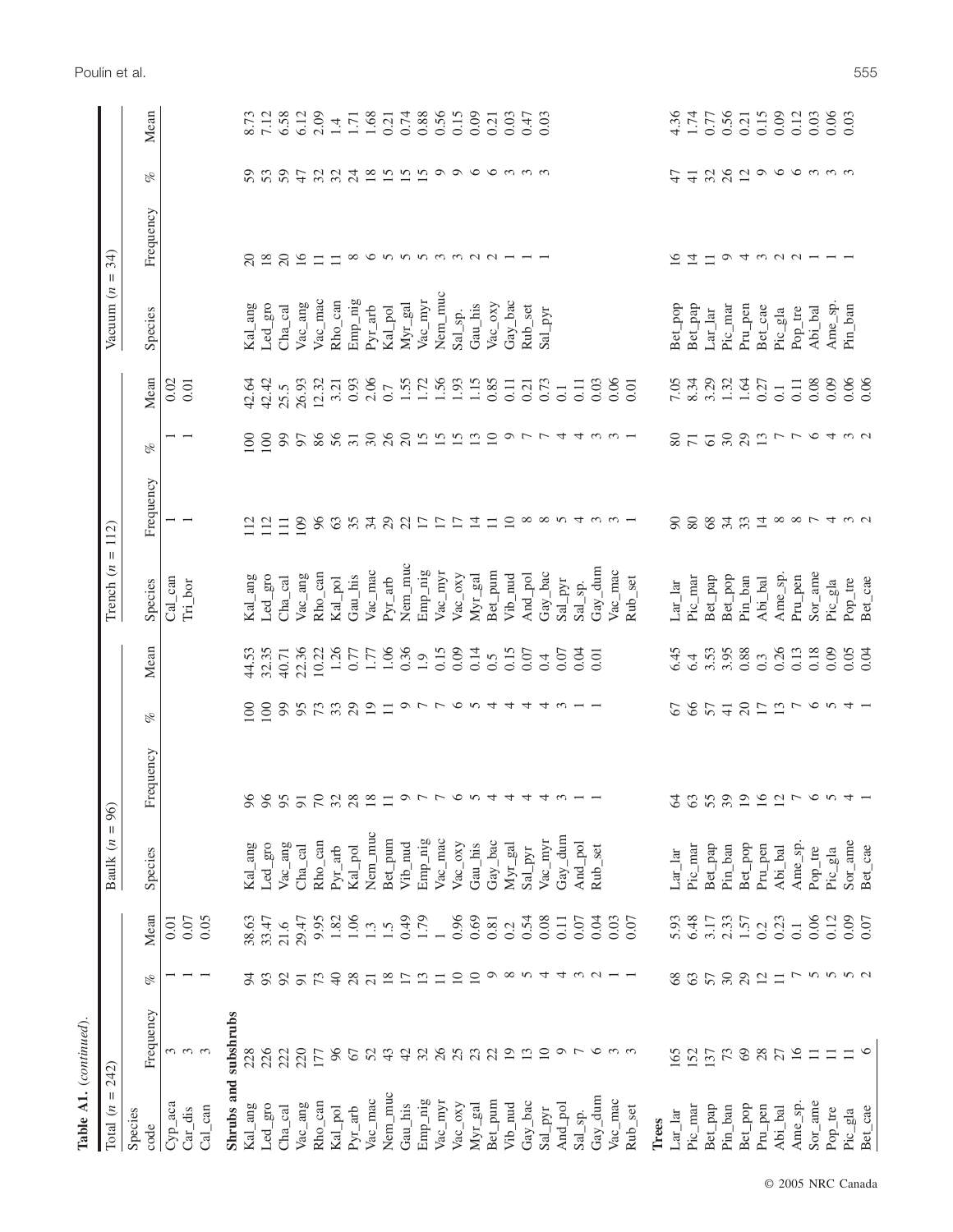|                   | <b>Table A1.</b> (concluded).                                                                                                                                                                                                                                                                                                                                                 |                |                        |                    |               |                    |                          |     |                   |                  |         |      |
|-------------------|-------------------------------------------------------------------------------------------------------------------------------------------------------------------------------------------------------------------------------------------------------------------------------------------------------------------------------------------------------------------------------|----------------|------------------------|--------------------|---------------|--------------------|--------------------------|-----|-------------------|------------------|---------|------|
| Total $(n = 242)$ |                                                                                                                                                                                                                                                                                                                                                                               |                | Baulk $(n = 96)$       |                    |               | Trench $(n = 112)$ |                          |     | Vacuum $(n = 34)$ |                  |         |      |
| Species<br>code   | Frequency % Mean Species                                                                                                                                                                                                                                                                                                                                                      |                |                        | requency $\%$<br>匞 |               | Mean Species       | Frequency % Mean Species |     |                   | Frequency % Mean |         |      |
| <b>Other</b>      |                                                                                                                                                                                                                                                                                                                                                                               |                |                        |                    |               |                    |                          |     |                   |                  |         |      |
| Bpeat             |                                                                                                                                                                                                                                                                                                                                                                               | 57 13.65 Bpeat |                        |                    | 65 9.27 Bpeat |                    | 46                       | 4.4 | Bpeat             |                  | 91 56.5 |      |
| Water             |                                                                                                                                                                                                                                                                                                                                                                               |                | $0.31 \qquad Lyc\_ann$ |                    | 0.31          | Water              |                          |     | $0.58$ Lyc_sp.    |                  |         | 0.03 |
|                   | Note: Species codes are the first three letters of the genus name and the first three letters of the specific epithet. Frequency, number of fields colonized by each species; %, proportion of all fields<br>colonized by each species; Mean, percent cover of each species averaged for all fields where they were found. The complete list of species is given in Table A2. |                |                        |                    |               |                    |                          |     |                   |                  |         |      |

Table A1. (concluded)

 $\overline{E}$ 5 .<br>50 Σ, ğξ  $\overline{a}$  $\overline{\mathbf{S}}$ ్  $\Xi$ ≍  $_{\rm{ney}}$ ⋣ ē лэк 2 cover species; Mean, percent each Σq colonized

### **Mosses and liverworts**

**Table A2.** The complete list of species.

*Aulacomnium palustre* (Hedw.) Schwaegr. *Cladopodiella fluitans* (Nees) Jörgensen *Dicranella cerviculata* (Hedw.) Schimp. *Dicranum polysetum* Swartz *Dicranum scoparium* Hedw. *Dicranum undulatum* Brid. *Mylia anomala* (Hook.) S. Gray *Pleurozium schreberi* (Brid.) Mitt. *Pohlia nutans* (Hedw.) Lindb. *Polytrichum strictum* Brid. *Ptilidium ciliare* (L.) Hampe *Steerecleus serrulatus* (Hedw.) Robins. *Tetraphis pellucida* Hedw. *Warnstorfia exannulata* (W. P. Schimp.) Loeske *Warnstorfia fluitans* (Hedw.) Loeske

### **Lichens**

*Cladina mitis* (Sandst.) Hustich *Cladina rangiferina* (L.) Nyl. *Cladina stellaris* (Opiz) Brodo *Cladonia botrytes* (K. Hagen) Willd. *Cladonia cenotea* (Ach.) Schaerer *Cladonia chlorophaea* (Flörke ex Sommerf.) Sprengel *Cladonia coccifera* (L.) Willd. *Cladonia conista* A. Evans *Cladonia cornuta* (L.) Hoffm. *Cladonia crispata* (Ach.) Flotow *Cladonia cristatella* Tuck. *Cladonia deformis* (L.) Hoffm. *Cladonia digitata* (L.) Hoffm. *Cladonia fimbriata* (L.) Fr. *Cladonia furcata* (Hudson) Schrader *Cladonia gracilis* (L.) Willd. *Cladonia macilenta* Hoffm. *Cladonia parasitica* (Hoffm.) Hoffm. *Cladonia phyllophora* Hoffm.

### *Sphagnum*

*Sphagnum angustifolium* (C. Jens.) C. Jens *Sphagnum cuspidatum* G. F. Hoffman *Sphagnum fallax* Klinggräff *Sphagnum fimbriatum* Wilson & JDHooker *Sphagnum flavicomans* (Card.) Warnst. *Sphagnum fuscum* (W. P. Schimp.) Klinggräsff *Sphagnum girgensoniii* Russow *Sphagnum lindbergii* W. P. Schimp. *Sphagnum magellanicum* Brid. *Sphagnum papillosum* Lindb. *Sphagnum pulchrum* (Lindb.) Warnst. *Sphagnum riparium* Ångstr. *Sphagnum rubellum a Sphagnum russowii* Warnst. *Sphagnum squarrosum* Crome.

### **Herbs and ferns**

*Agrostis scabra* Willd. *Calamagrostis canadensis* (Michx.) P.Beauv. *Carex* sp. *Carex canescens* L.